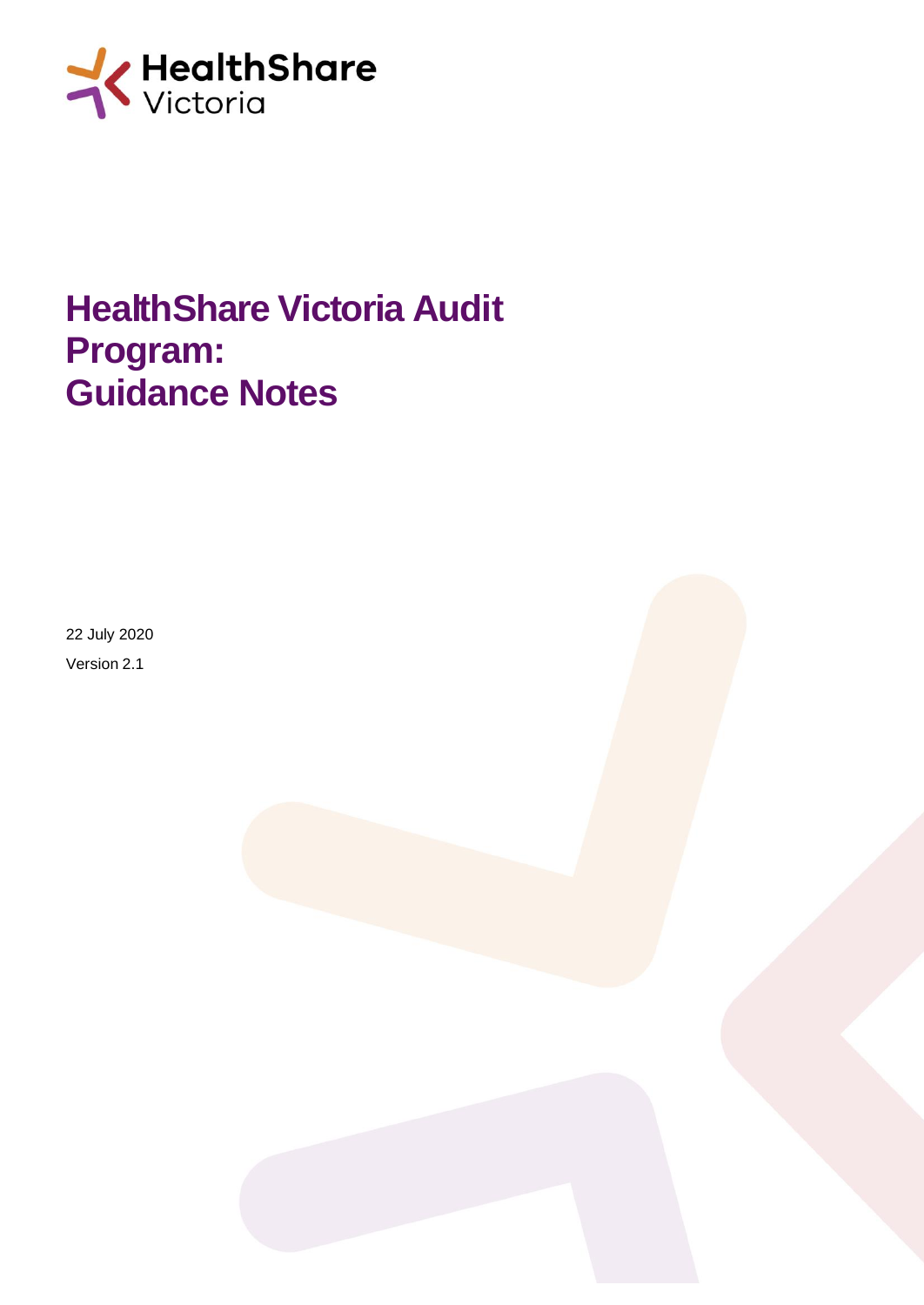

# **CONTENTS**

| . |  |
|---|--|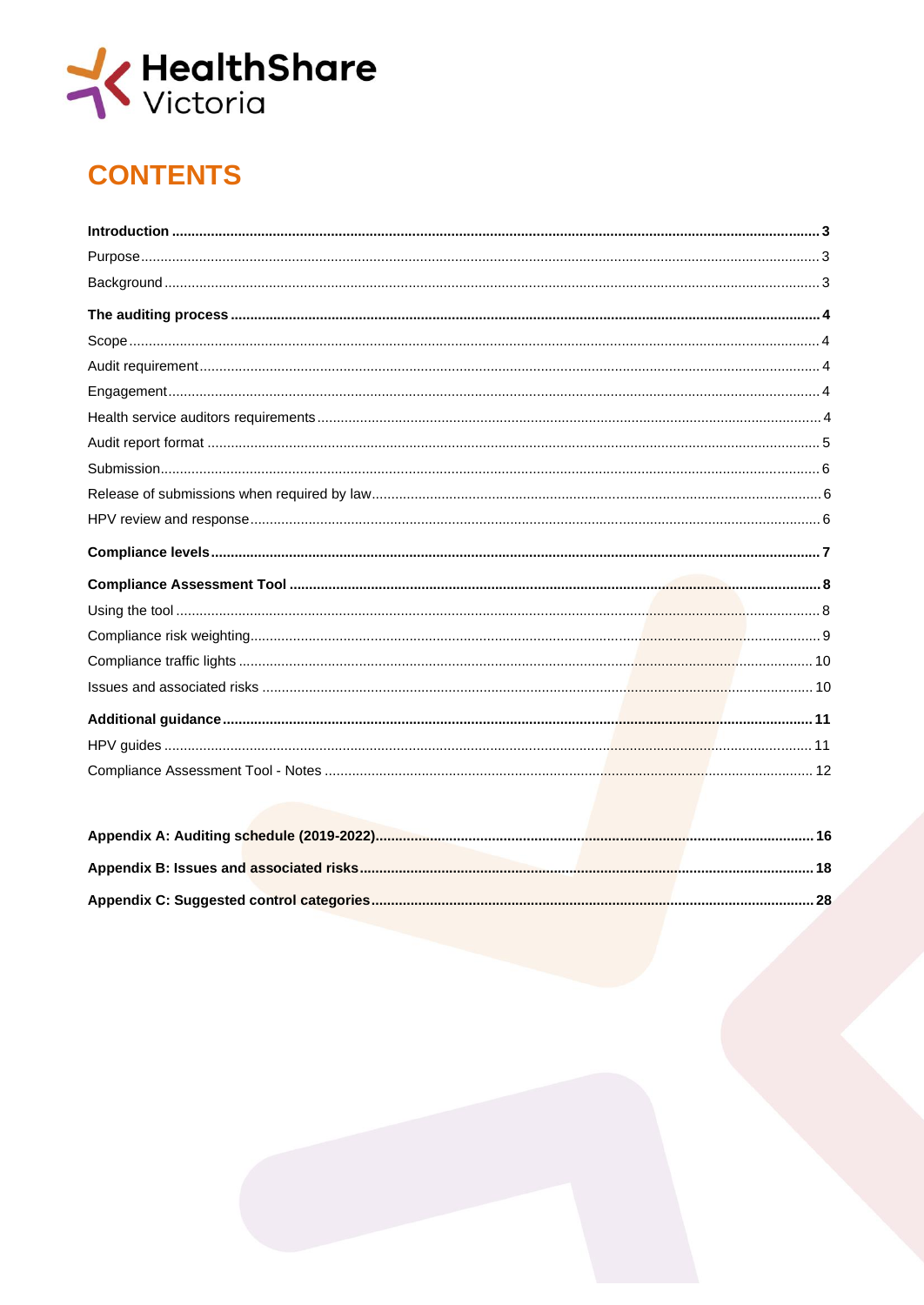

#### **Purpose**

The application of these guidance notes supports the auditing requirement specified within the Health Purchasing Policies (HPPs). Health Purchasing Victoria (HPV) recommends that health services and their auditor refer to these guidance notes and referenced supporting material when completing the HPP compliance audit.

# **Background**

HPV has a legislated responsibility to ensure that probity is maintained in health service purchasing, tendering and contracting activities. On 26 June 2014, HPV introduced five new purchasing policies (the HPPs) to support its statutory functions. These HPPs provide a strategic framework for health services to deliver best practice procurement, including probity.

All Schedule 1 and 5 public hospitals listed under the *Health Services Act 1988 (Vic)* (the Act) must comply with the HPPs. These entities are referred to as mandated health services.

#### **Health Purchasing Policy 1: Procurement governance (HPP1)**

The [procurement](https://www.hpv.org.au/assets/Uploads/HPV-Health-Purchasing-Policy-1.-Procurement-Governance-May-2017.pdf) governance policy aims to ensure the framework for procurement accountability, policy compliance and probity are established from the outset. Responsibility for strategic procurement lies with the health service Chief Executive Officer (CEO) to ensure accountability, oversight and consolidation of procurement activities, capability planning, supplier engagement and contract management.

Detailed in subsection 3.3 of HPP1, health services must satisfy several compliance reporting requirements under the HPPs. In particular, subparagraph 3.3(a) requires specific health services to provide audit reports to HPV detailing compliance with HPV purchasing policies and directions.

#### **HPV Health Purchasing Policy 2: Procurement strategic analysis (HPP2)**

The [procurement](https://www.hpv.org.au/assets/Uploads/HPV-Health-Purchasing-Policy-2.-Procurement-Strategic-Analysis-May-2017.pdf) strategic analysis policy outlines the requirements for determining the complexity of a health service's procurement activities, and assessing the market dynamics and capability required to match the complexity of the procurement activity.

#### **HPV Health Purchasing Policy 3: Market approach (HPP3)**

The market [approach](https://www.hpv.org.au/assets/Uploads/HPV-Health-Purchasing-Policy-3.-Market-Approach-May-2017.pdf) policy outlines the requirements for approaching the market and engaging with potential suppliers. The policy mandates the framework for a health service to follow in case of a critical incident. It also defines the transparency and probity requirements for engaging with external stakeholders to ensure fairness.

#### **HPV Health Purchasing Policy 4: Contract management and asset disposal (HPP4)**

The contact [management](https://www.hpv.org.au/assets/Uploads/HPV-Health-Purchasing-Policy-4.-Contract-Management-and-Asset-Disposal-May-2017.pdf) and asset disposal policy establishes a consistent contract management framework for health services. It aims to help health services derive maximum benefit from the procurement outcome over the term of the agreement.

#### **HPV Health Purchasing Policy 5: Collective purchasing (HPP5)**

The collective [purchasing](https://www.hpv.org.au/assets/Uploads/HPV-Health-Purchasing-Policy-5.-Collective-Purchasing-May-2017.pdf) policy outlines the requirements for health services to comply with HPV's collective purchasing agreements, which seek to leverage demand and drive better value for money.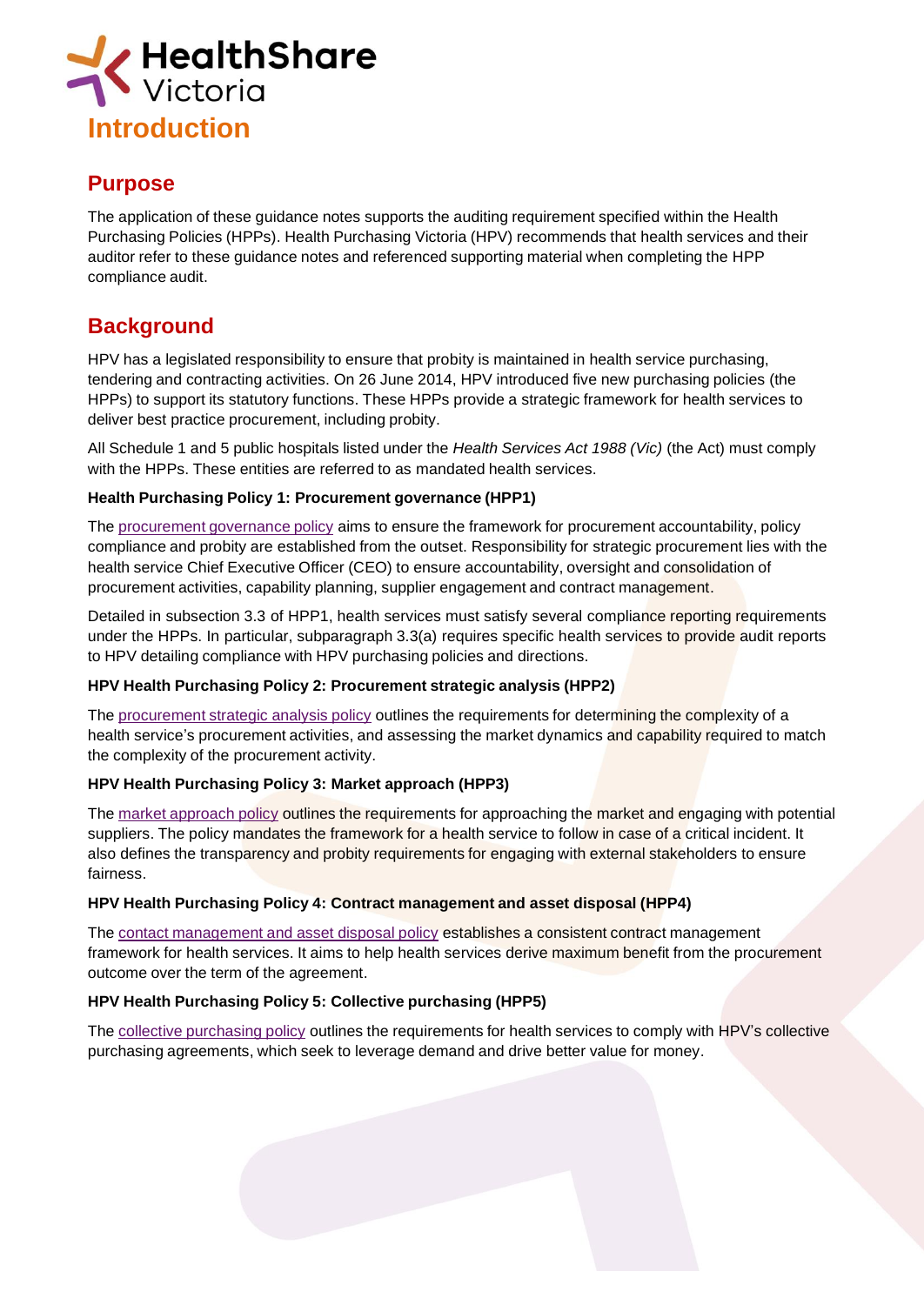

# **Scope**

In accordance with subparagraph 132(2)(d) of the Act, the compliance audit scope includes the five HPPs and any HPV directions in force.

The auditor should determine the size of the sample test(s) based on materiality, volume and risk across all of the health services' procurement streams, which includes, medical consumables, pharmaceutical, clinical, medical equipment, and indirect product and services sourcing.

# **Audit requirement**

A health service specified under Schedule 1 and 5 of the Act is required to conduct a compliance audit:

- Every three years as per the auditing schedule specified at **Appendix A**<sup>1</sup> .
- If HPV has concerns about a health service's compliance and requests a spot audit outside of the three-year cycle.

When meeting their three-yearly auditing requirement, health services should schedule their audits early in the nominated year so that the 30 June deadline is met. If this deadline cannot be achieved, the health service may seek a short extension by e-mail to [compliance@hpv.org.au.](mailto:compliance@hpv.org.au) This request addressed to the HPV CEO should detail the reasons why the extension is required and nominated date for submission.

A health service that is unable to complete the compliance audit in the nominated year may submit a request to HPV to change the auditing schedule. The process for submitting such a request is detailed at section 6.9 of the HPV [Compliance](https://www.hpv.org.au/assets/Health-Service-Compliance/HPV-Compliance-Guidelines-Mandated-Health-Services.pdf) Guidelines.

Spot audits may be conducted as part of an escalated compliance approach, or as required when the potential risks and/or harms substantiate the action (for example, protected disclosures or media investigations).

## **Engagement**

HPV does not have the power to conduct an audit. Each health service is responsible for facilitating the audit by engaging an auditor with the appropriate qualifications, skills and independence to conduct the audit. The health service is required to provide the required information to HPV by the due date. If possible, HPV recommends the health service's internal auditors be engaged to complete the audit.

Any costs incurred in conducting the audit are the responsibility of the health service.

## **Health service auditor requirements**

The auditor engaged by the health service is responsible for conducting the audit, which involves:

- Reviewing the health service's self-assessment against each of the HPPs' policy requirements.
- Reviewing the health service's evidence of compliance against each element within the HPPs.
- Noting issues of non-compliance or partial compliance and the associated risk rating.
- Identifying suggested controls or /recommendations to rectify the compliance issues identified.
- Identifying opportunities for improvement for the health service to implement.

The audit should be conducted through observation, enquiry and reference to documentary evidence which may include: samples of procurement categories or activities, policies and procedures, resources and other reference material. The policy requirement will inform which form of evidence is best suited to demonstrating

<sup>&</sup>lt;sup>1</sup> This auditing schedule is also available on the Chief Procurement Officer [\(CPO\) Compliance](https://www.hpv.org.au/account/compliance/p/audit-schedule-2016-2019) Portal.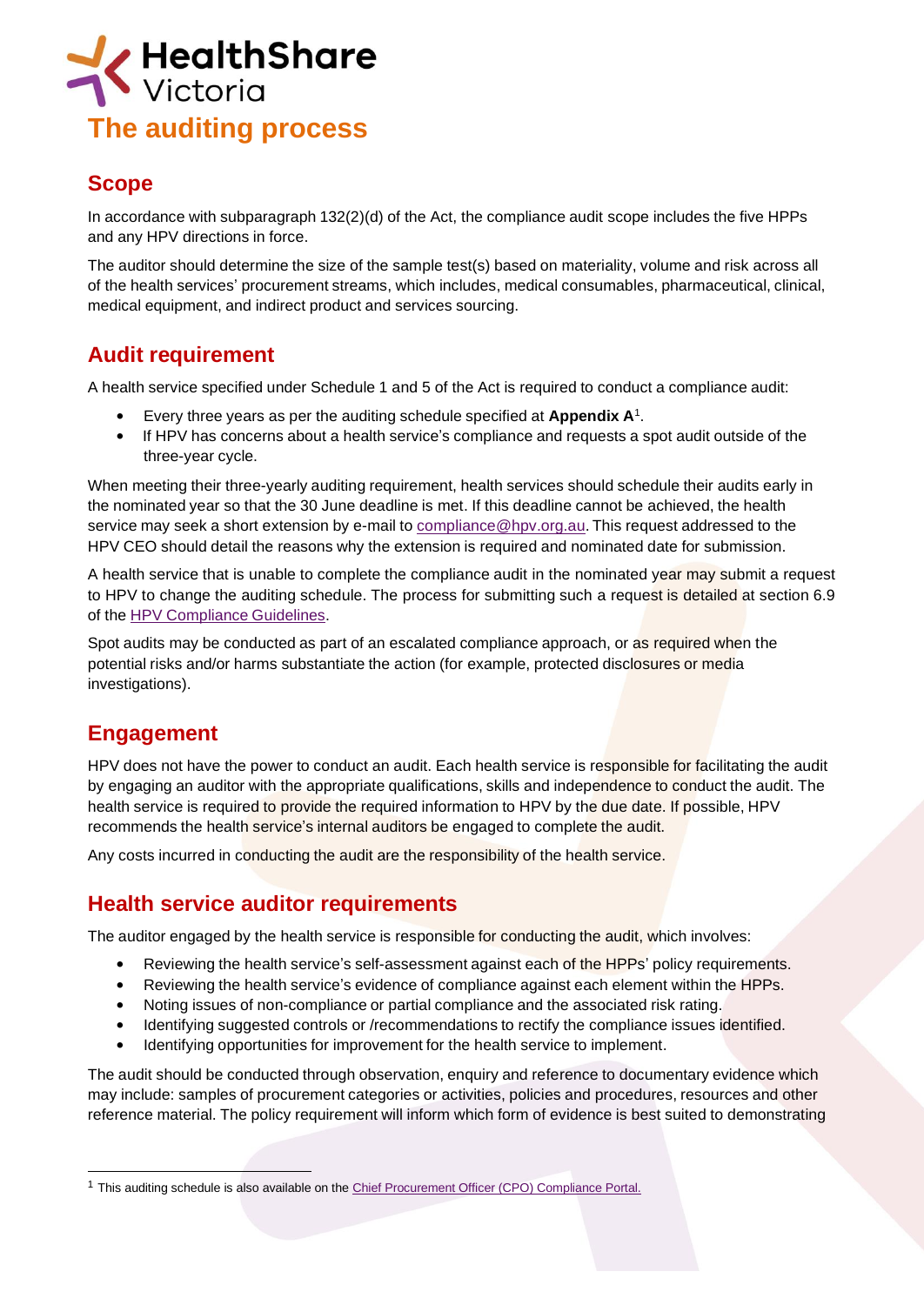

compliance, or lack thereof. The samples should be referenced to support the audit finding and recommendations.

# **Audit report format**

While the auditor is responsible for determining the manner in which the audit is conducted, HPV recommends that the audit report adopt the following format:

#### **Executive summary**

- Overview of the scope of the audit conducted.
- General observations noted during the audit regarding the health service's controls to ensure compliance with the HPPs and risk rating.
- Conclusion of compliance to each of the HPPs.

#### **Summary of findings**

| <b>Policy and</b><br>reference                  | <b>Finding category</b>                                                                                                                                                                  | <b>Risk rating</b>                                                                                                               | <b>Summary of</b><br>findings                       | <b>Suggested control</b>                                                                     |
|-------------------------------------------------|------------------------------------------------------------------------------------------------------------------------------------------------------------------------------------------|----------------------------------------------------------------------------------------------------------------------------------|-----------------------------------------------------|----------------------------------------------------------------------------------------------|
| <b>HPP and</b><br>policy<br>requirement.        | Select either:<br>Non-compliant<br>$\blacksquare$<br><b>Partially-</b><br>$\qquad \qquad \blacksquare$<br>compliant<br><b>Opportunity for</b><br>$\overline{\phantom{0}}$<br>improvement | <b>Auditor's risk rating</b><br>of finding.<br><b>Should consider</b><br>the previous audit<br>issues detailed at<br>Appendix B. | <b>Auditor high level</b><br>observation.           | Auditor recommendation.                                                                      |
| For example:<br>HPP <sub>1</sub><br>Section 2.2 | Non-compliant                                                                                                                                                                            | High risk                                                                                                                        | No Procurement<br>Governance<br>Framework in place. | That the health service<br>clearly detail the<br><b>Procurement Governance</b><br>Framework. |
| Summary of health service response              |                                                                                                                                                                                          |                                                                                                                                  |                                                     |                                                                                              |
|                                                 | Procurement Governance Framework to be developed and finalised by (x) date.                                                                                                              |                                                                                                                                  |                                                     |                                                                                              |

#### **Detailed findings**

Expand on each of the points identified in the above table:

- Note the finding being detailed.
- Provide further information on the auditor's observations and the issues of compliance identified and/or opportunity for improvement.
- Detail reasons for the risk rating provided.
- Further explain the auditor's suggested control or /recommendation in the table.
- Include the health service's response to the finding noted and timeframes proposed by management to remedy the risk.

#### **Appendices**

- Auditor review methodology.
- Auditor risk rating methodology.
- Completed Compliance Assessment Tool (if deemed necessary by the auditor based on the size of health service).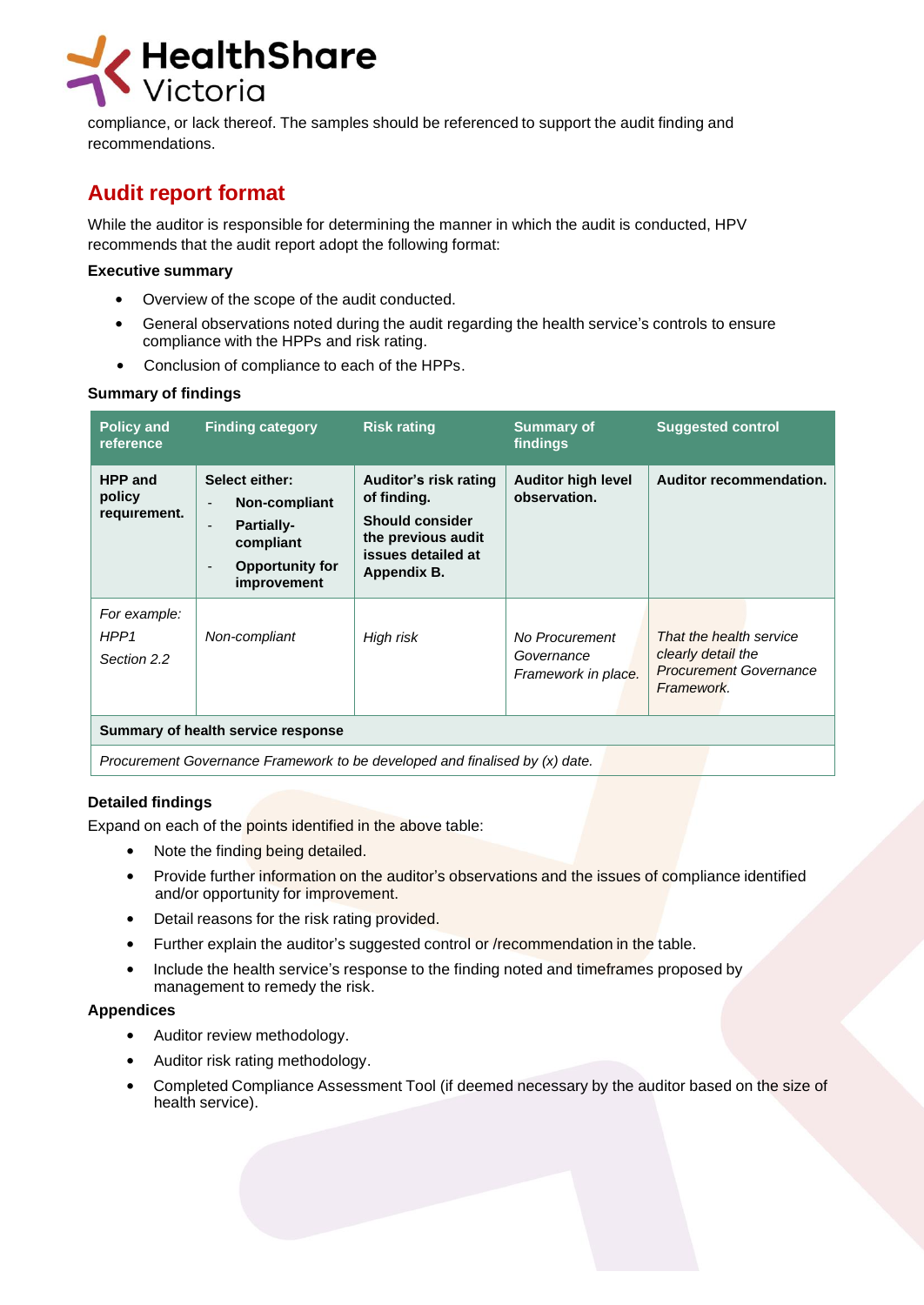

#### **Submission**

In accordance with subsection 132(4) of the Act, the CEO is required to submit the audit report to HPV. The audit report should be accompanied by a written statement of response to the audit report endorsed and signed by the health service's CEO.

The health service CEO's written statement should address the following, if they have not been referenced in the audit report as management comments:

- All partial or non-compliance issues identified.
- Recommendations for improvement identified by the auditor.

The audit submission (audit report and CEO written statement) must be completed by 30 June of the nominated year for the three-yearly auditing program. If a compliance audit has been requested for other reasons, HPV's letter of request will specify the required submission date.

If HPV receives the audit report prior to 31 May, the health service may choose to use the audit outcomes as a substitute for completing the section on HPP compliance in the annual self-assessment of compliance. Meaning, the audit report submitted can be used as the assessment of compliance for the HPPs in the selfassessment. This is an option, although the health service may elect to complete the section on HPP compliance as per normal self-assessment practice for completeness.

HPV accepts audit submissions electronically or by post.

- Electronic submissions can be made through the CPO Compliance Portal on the HPV website, or by email to [compliance@hpv.org.au](mailto:compliance@hpv.org.au) (preferred method).
- Submissions by post can be sent to:

Chief Executive Health Purchasing Victoria Level 34, Casselden 2 Lonsdale Street Melbourne VIC 3000

#### **Release of submissions when required by law**

Any audit submission provided to HPV may be released under the Victorian *Freedom of [Information](https://www.comlaw.gov.au/Series/C2004A02562) Act [1982](https://www.comlaw.gov.au/Series/C2004A02562)* (unless an exemption applies). HPV may also be required to release submissions for other reasons including for the purpose of parliamentary or cabinet processes, oversight investigations or where otherwise required by law (for example, under a court subpoena or IBAC inquiry). While HPV seeks to consult the health service before providing confidential information to another party, HPV cannot quarantee that confidential information will not be released through these or other legal means.

#### **HPV review and response**

Following receipt of an audit submission, HPV will review the information received and respond appropriately in accordance with its Graduated [Compliance](https://www.hpv.org.au/compliance/our-approach/graduated-compliance/) Model. This approach:

- Encourages the lowest level of intervention or compliance action– such as education and support.
- Recognises the capacity of health service(s) to become compliant.
- Promotes compliance action proportionate to the level of risk.
- Provides sufficient flexibility to escalate or de-escalate compliance action if required.
- Champions an evidence-based decision-making process.
- Considers the behaviour and compliance history of the health service.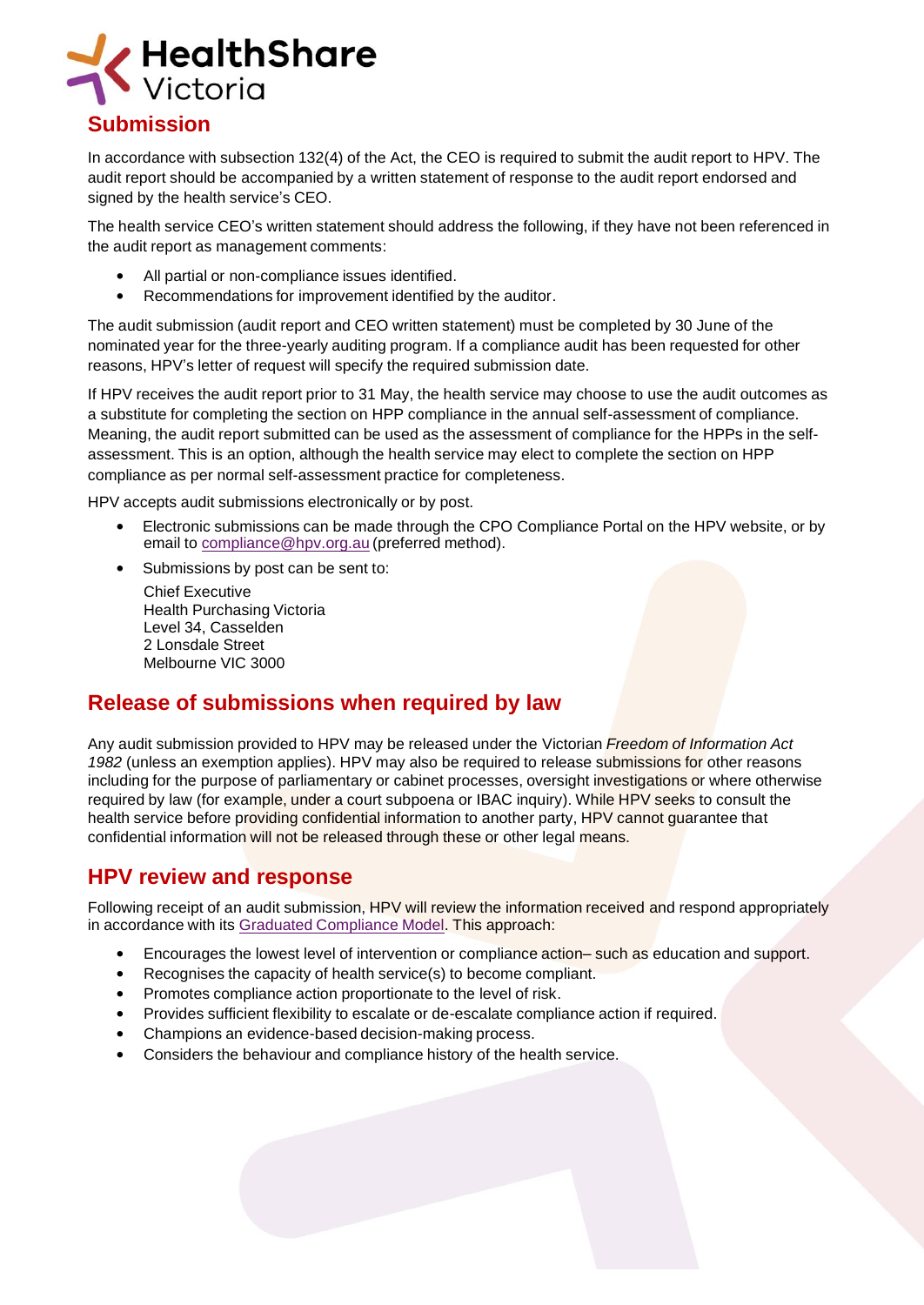

The compliance audit assesses the health service's activities and performance to determine whether the organisation complies with relevant HPP policy requirements. For auditing purposes, compliance level definitions are detailed in the table below.

| <b>Compliance level</b> | <b>Definition</b>                                                                                                                                                                                                                                        | <b>Additional information</b>                                                                                                                                                       |
|-------------------------|----------------------------------------------------------------------------------------------------------------------------------------------------------------------------------------------------------------------------------------------------------|-------------------------------------------------------------------------------------------------------------------------------------------------------------------------------------|
| Compliant               | A compliant level means that the health<br>service has demonstrated, or provided<br>supporting evidence, that it has achieved<br>compliance for 90 per cent or more of the HPP<br>policy requirement as of 30 June of the<br>nominated year.             |                                                                                                                                                                                     |
| Partially compliant     | A partially compliant level means that the<br>health service has demonstrated, or provided<br>supporting evidence, that it has achieved<br>compliance for 75 per cent or more of the HPP<br>policy requirement as of 30 June of the<br>nominated year.   | If a health service is partially compliant<br>or non-compliant with a HPP policy<br>requirement, the audit report must<br>outline:<br>Reasons for the partial<br>compliance or non- |
| Non-compliant           | A non-compliant level means that the health<br>service has not demonstrated, or failed to<br>provide supporting evidence, compliance to<br>the HPP policy requirement as of 30 June of<br>the nominated year (i.e. less than 75 per cent<br>compliance). | compliance and risk rating.<br>Identify appropriate actions<br>and timeframes to achieve full<br>compliance.                                                                        |

The concept of 'material' non-compliance is noted, but not referred to in these quidance notes. Material noncompliance is defined in the HPV Compliance Guidelines as:

"... a compliance or probity issue that a reasonable person would consider has a material impact on the health service, regulatory body or State Government with reference to the nature and extent of the risk as *defined by the health services' risk management framework.'* (p 12, HPV Compliance Guidelines).

The compliance levels detailed above requires a health service or its auditor to provide further information if a policy requirement is assessed as partially compliant or non-compliant. The information provided and associated risk rating will identify whether the compliance issue is 'material' in nature.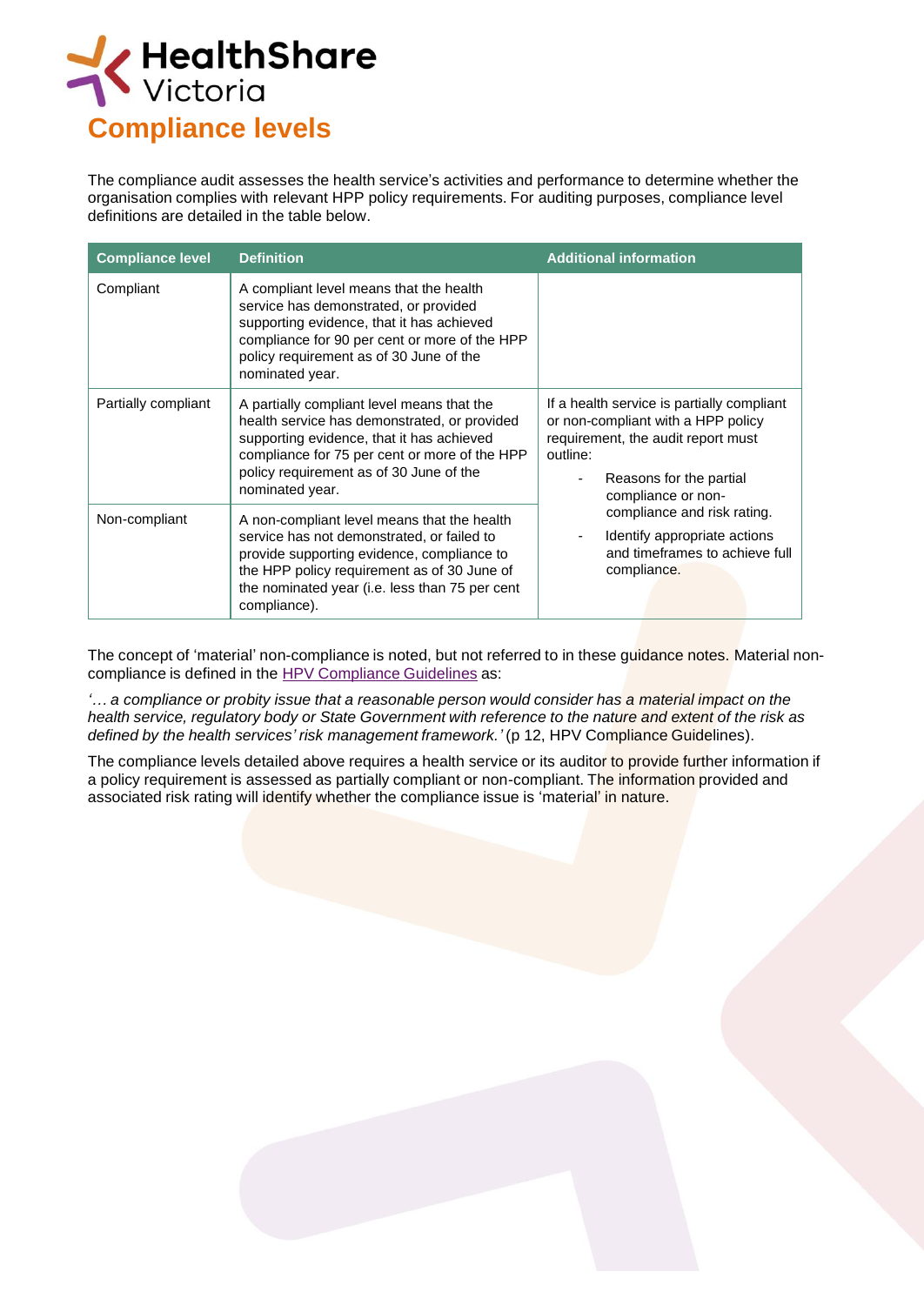

The Compliance Assessment Tool (the tool) was primarily developed to assist health services with completing their annual self-assessment of compliance, however this tool may also aid the audit process. This tool seeks to simplify the health service compliance requirement, while providing a consistent framework for assessing compliance against the HPPs.

#### **Utilisation of this tool is not a mandatory requirement of HPV's auditing framework.**

HPV recognises the triennial audit program is an independent process. Based on the size of a health service, its chosen auditor is expected to use their own discretion in deciding how the audit is conducted and whether the tool is utilised.

While the tool and these guidance notes seek to support health services in conducting the compliance audit, they should not be treated as legal advice or relied upon as such. As per subsection 134(3) of the Act, it is the responsibility of a health service to understand and meet the policy requirements of the HPPs.

# **Using the tool**

The tool sits within a Microsoft spreadsheet comprising six tabs or worksheets, one for each of the HPPs and a brief instructions tab. The tool is designed so that a health service, or its auditor can work systematically through each of the five HPPs when assessing compliance against the policy requirements.

The following steps are suggested:

#### **Step 1: Consider the advice provided under the 'Instructions' tab**.

As noted in the instructions, these guidance notes complement the tool and should be considered in parallel. These guidance notes may further explain a policy requirement or the suggested controls specified in the tool

#### **Step 2: Select the 'Policy One' tab.**

**Step 3: Start at the 'Section' column and consider the policy requirement being assessed.**



The 'Section' column lists all of the policy requirements of the relevant HPP.

The HPP policy requirement that is being assessed.

#### **Step 4: Consider the suggested controls.**

Where possible, this tool features suggested controls that match different health service procurement profiles. The suggested control categories (metro, regional and rural) and relevant health services are detailed at **Appendix C**.

> The suggested controls for the policy requirement being assessed (i.e. 2.3 of HPP1). A health service may also demonstrate compliance through other methods.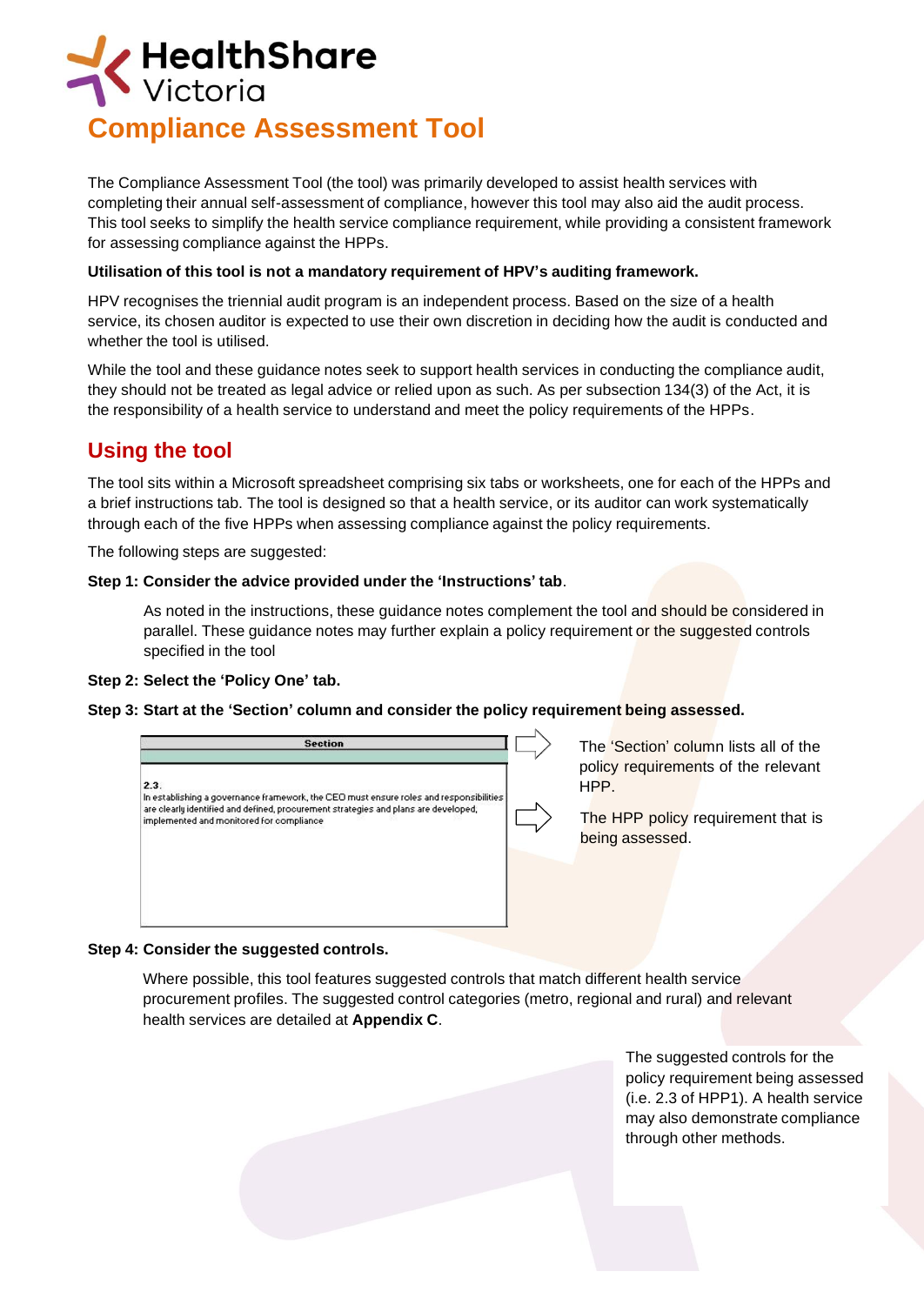|                        | Suggested Controls: METRO and REGIONAL                                                                                                                                             | <b>Procurement Governance Framework</b> | <b>Suggested Controls: RURAL</b>                                                                                                                                                                                                                                               |             |                                                                                                                                                                                                                          |
|------------------------|------------------------------------------------------------------------------------------------------------------------------------------------------------------------------------|-----------------------------------------|--------------------------------------------------------------------------------------------------------------------------------------------------------------------------------------------------------------------------------------------------------------------------------|-------------|--------------------------------------------------------------------------------------------------------------------------------------------------------------------------------------------------------------------------|
| <b>Step</b><br>listed. | The Governance Framework must:<br>- identify and define roles and responsibilities; and<br>- provide a basis for the development and<br>mplementation<br>of procurement strategies | implementation<br><b>framework</b>      | The Governance Framework must:<br>- identify and define roles and responsibilities; and<br>- provide a basis for the development and<br>of procurement strategies<br>The HS may work together with other health services in<br>its region to establish a collective governance |             | 5: Answer the questions<br>alth service's answers to 'Questions<br>ealth service (HS) needs to consider'<br>ines the compliance status. These<br>fions are based on the different<br>elements of the policy requirement. |
|                        |                                                                                                                                                                                    |                                         |                                                                                                                                                                                                                                                                                |             | The 'Compliance Status' is automatically                                                                                                                                                                                 |
|                        | Questions the Health Service (HS) needs to consider                                                                                                                                |                                         | <b>Compliance Status</b>                                                                                                                                                                                                                                                       |             | calculated according to the health                                                                                                                                                                                       |
|                        | . What is the HS's compliance status to Section 2.3?                                                                                                                               |                                         | Compliant                                                                                                                                                                                                                                                                      |             | service's answers to the corresponding<br>questions and weighting provided for each<br>question.                                                                                                                         |
| <b>Step</b>            | . Does the HS have a Governance Framework in place<br>that clearly identifies and defines roles and responsibilities?                                                              |                                         | Yes                                                                                                                                                                                                                                                                            |             |                                                                                                                                                                                                                          |
|                        | . Does the HS have procurement strategies/plans developed,<br>in order to monitor compliance?                                                                                      |                                         | Yes                                                                                                                                                                                                                                                                            |             | 6: Provide further information if<br>required.                                                                                                                                                                           |
|                        | "Column E is to be by the HS to make notes"<br>Comments: Actioned taken/to be taken by the HS                                                                                      |                                         |                                                                                                                                                                                                                                                                                |             | If the compliance status of a policy<br>requirement is 'partially compliant' or<br>'non-compliant', a health service or its                                                                                              |
|                        |                                                                                                                                                                                    |                                         | auditor will need to:                                                                                                                                                                                                                                                          |             |                                                                                                                                                                                                                          |
|                        |                                                                                                                                                                                    |                                         |                                                                                                                                                                                                                                                                                |             | Provide reasons for the partial<br>compliance or non-compliance<br>and risk rating.                                                                                                                                      |
|                        |                                                                                                                                                                                    |                                         |                                                                                                                                                                                                                                                                                | compliance. | Identify appropriate actions and<br>timeframes to achieve full                                                                                                                                                           |

#### **Step 7: Repeat the assessment process for the remaining HPPs.**

**Step 8: Include the completed tool as part of the audit report to HPV.**

## **Compliance risk weighting**

A health service's compliance with a policy requirement and the overall HPP is determined by its responses to the 'Questions the heath service should consider'. These questions reflect the various elements of the relevant policy requirement which must be met.

A weighting in accordance with the associated risk level is provided for each policy requirement (and questions detailed) and key sections of the HPPs. Depending on a health service's answer to a question, the compliance level is determined to either be compliant, partially compliant or non-compliant. For partially compliant and non-compliant results, the health service must specify the reasons for this result and identify within the audit report the appropriate actions - including timeframes - for achieving full compliance.

The weighting system is explained using the following example:

HPP3 (Market approach) outlines policy requirements under three key sections: market approach, evaluation, negotiation and selection, and critical incident. Each of the three key sections is provided an individual weighting which will inform the overall HPP compliance level. In determining the compliance level for a key section, each policy requirement under that section has been appropriately weighted proportionate to the associated level of risk.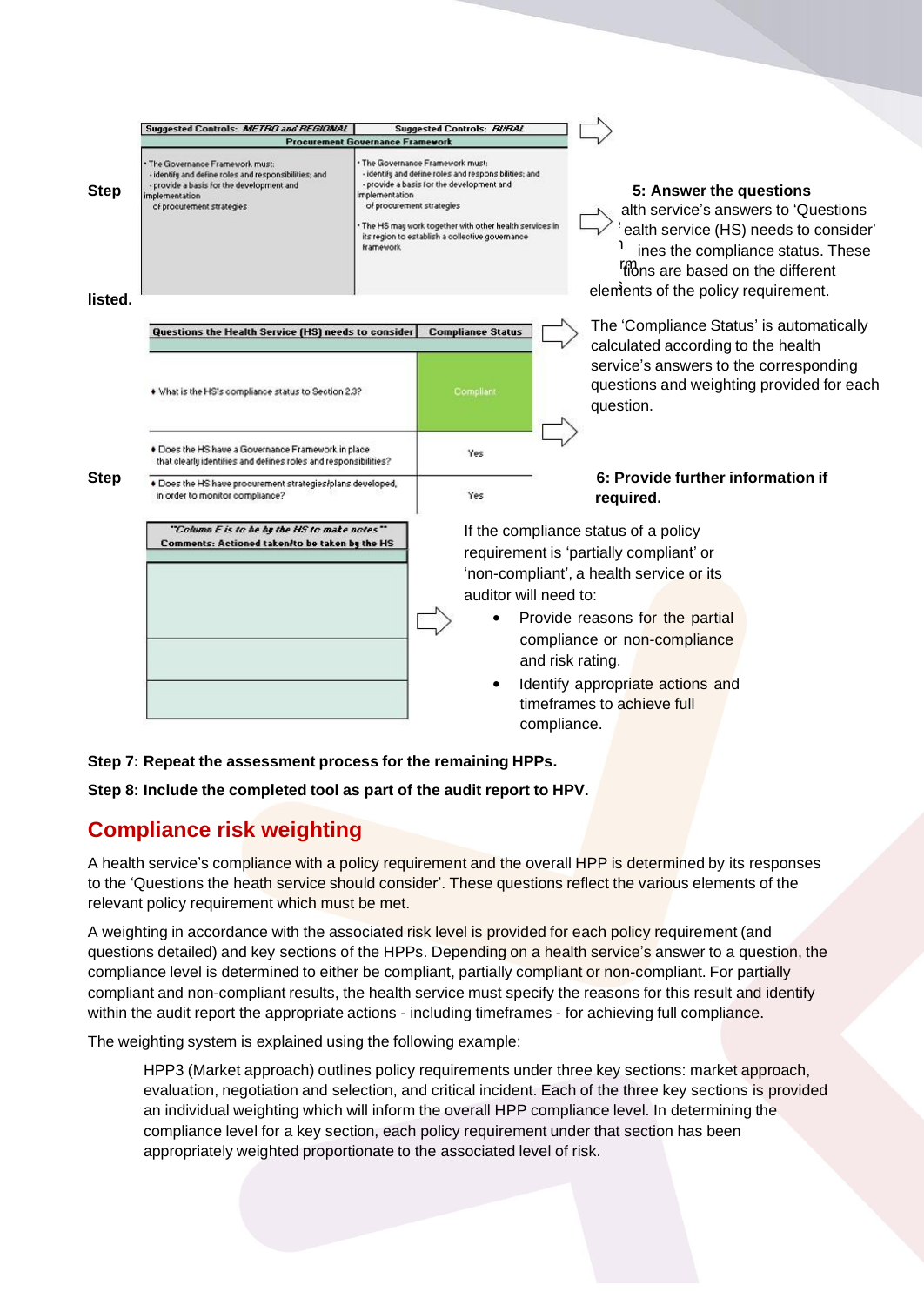

For example, if a health service answers 'no' to all of the questions detailed under policy requirement 2.3, the compliance level would be noted as non-compliant. This policy requirement is treated as high-risk and weighted accordingly. Given the associated weighting, a 'non-compliant' result for this policy requirement may have a significant impact on the health service's compliance level for the key section (Market approach), which will in turn affect the health service's overall compliance level for HPP3.

# **Compliance traffic lights**

The tool features a traffic light system to quickly identify a health service's compliance rating. Depending on the health service's response to the 'Questions the health service needs to consider', the compliance status for the policy requirement will be: compliant (green), partially compliant (amber) or non-compliant (red). These traffic lights enable a health service and HPV to easily identify compliance problem areas.

# **Issues and associated risk rating**

In accordance with step six detailed above, the health service must provide reasons for any partial or noncompliant outcomes and the associated risk rating for the identified issues.

To assist the health service and its auditor in conducting this assessment, **Appendix B** details the compliance issues noted from previous audits that have been conducted and the relevant risk rating. This information is for guidance purposes and should not be treated as an exhaustive list of non-compliance or limit an auditor's risk rating methodology or health service's accepted risk tolerance 2 .

 $2$  The level of risk a health service is willing to accept or tolerate for a certain activity.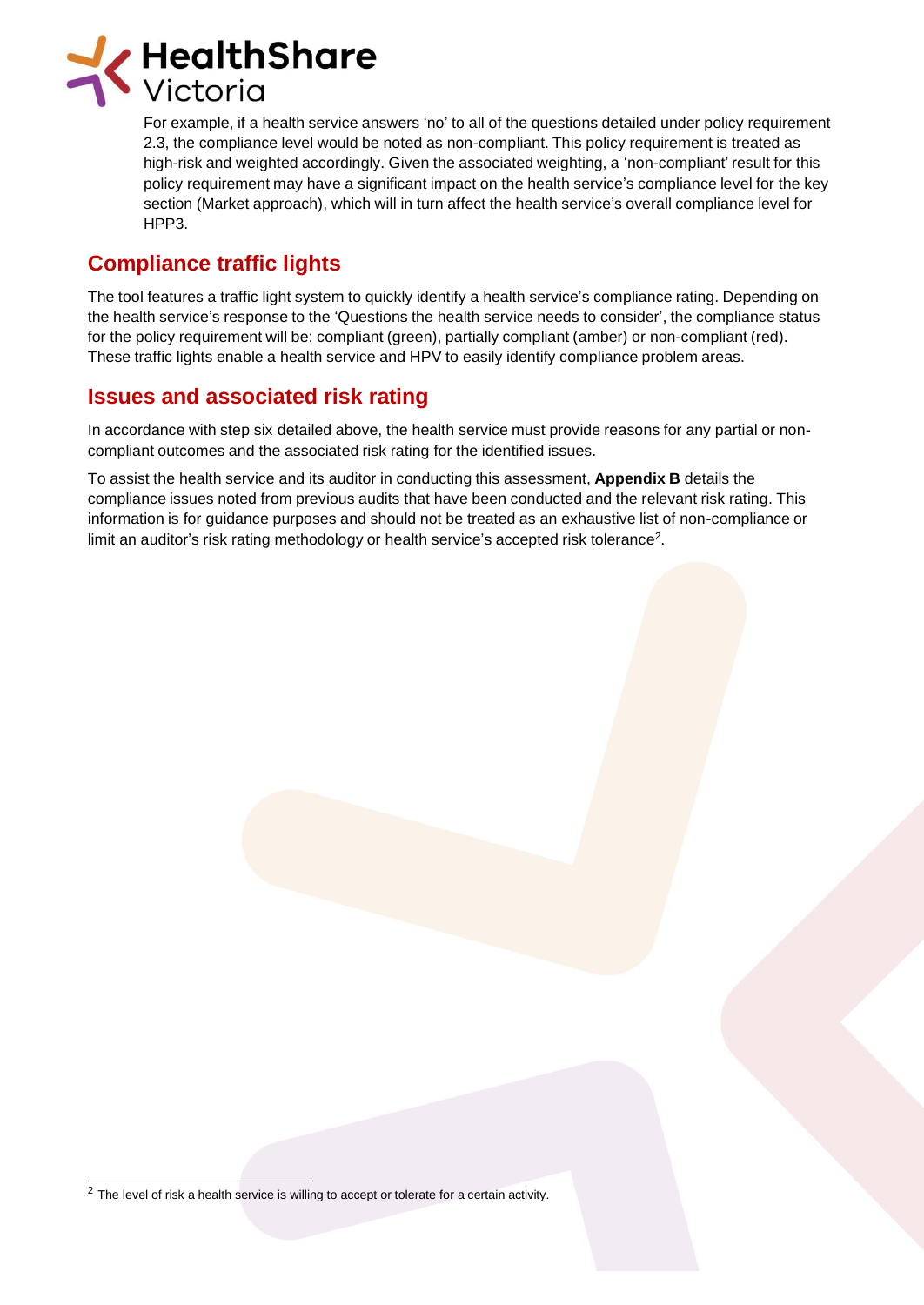

HPV recommends that the health service and its auditor consider the additional guidance provided below when completing the audit.

# **HPV guides**

HPV has developed a number of guides, tools and resources<sup>3</sup> to support health services in understanding their legislated obligations under the HPPs. The guides clarify a number of HPP policy requirements and are relevant to the auditing process.

| <b>Purchasing Policy</b>                        | <b>HPV</b> guides                                                                                                                                                                                                                                                                                                             |
|-------------------------------------------------|-------------------------------------------------------------------------------------------------------------------------------------------------------------------------------------------------------------------------------------------------------------------------------------------------------------------------------|
| HPP1: Procurement governance                    | Guide to creating a clear governance framework<br>٠<br>Guide to developing a Procurement Activity Plan<br>$\bullet$<br>Guide to procurement categorisation<br>Guide to developing a Supplier Engagement Plan<br>$\bullet$<br>Guide to ensuring probity in procurement practice<br>Guide to complaints management<br>$\bullet$ |
| HPP2: Procurement strategic analysis            | Guide to complexity assessment<br>Guide to assessing capability<br>$\bullet$<br>Guide to completing spend analysis<br>$\bullet$<br>Guide to opportunity assessment                                                                                                                                                            |
| HPP3: Market approach                           | Guide to market approach<br>٠<br>Guide to evaluation, negotiation and selection<br>Guide to specifications writing/statement of requirements<br>$\bullet$<br>Guide to insurance and liability considerations<br>Guide to assessing alternative approaches to market<br>٠                                                      |
| HPP4: Contract management and asset<br>disposal | Guide to developing a Contract Management Strategy<br>$\bullet$<br>Guide to contract management<br>$\bullet$                                                                                                                                                                                                                  |
| HPP5: Collective purchasing                     | Guide to maintain or enhance value for money<br>$\bullet$<br>Guide to benefits realisation                                                                                                                                                                                                                                    |

For ease of reference, the HPV guides are detailed below.

<sup>3</sup> The procurement guides, tools and resources are available here [https://www.hpv.org.au/resources/procurement](https://www.hpv.org.au/resources/procurement-support/)[support/.](https://www.hpv.org.au/resources/procurement-support/)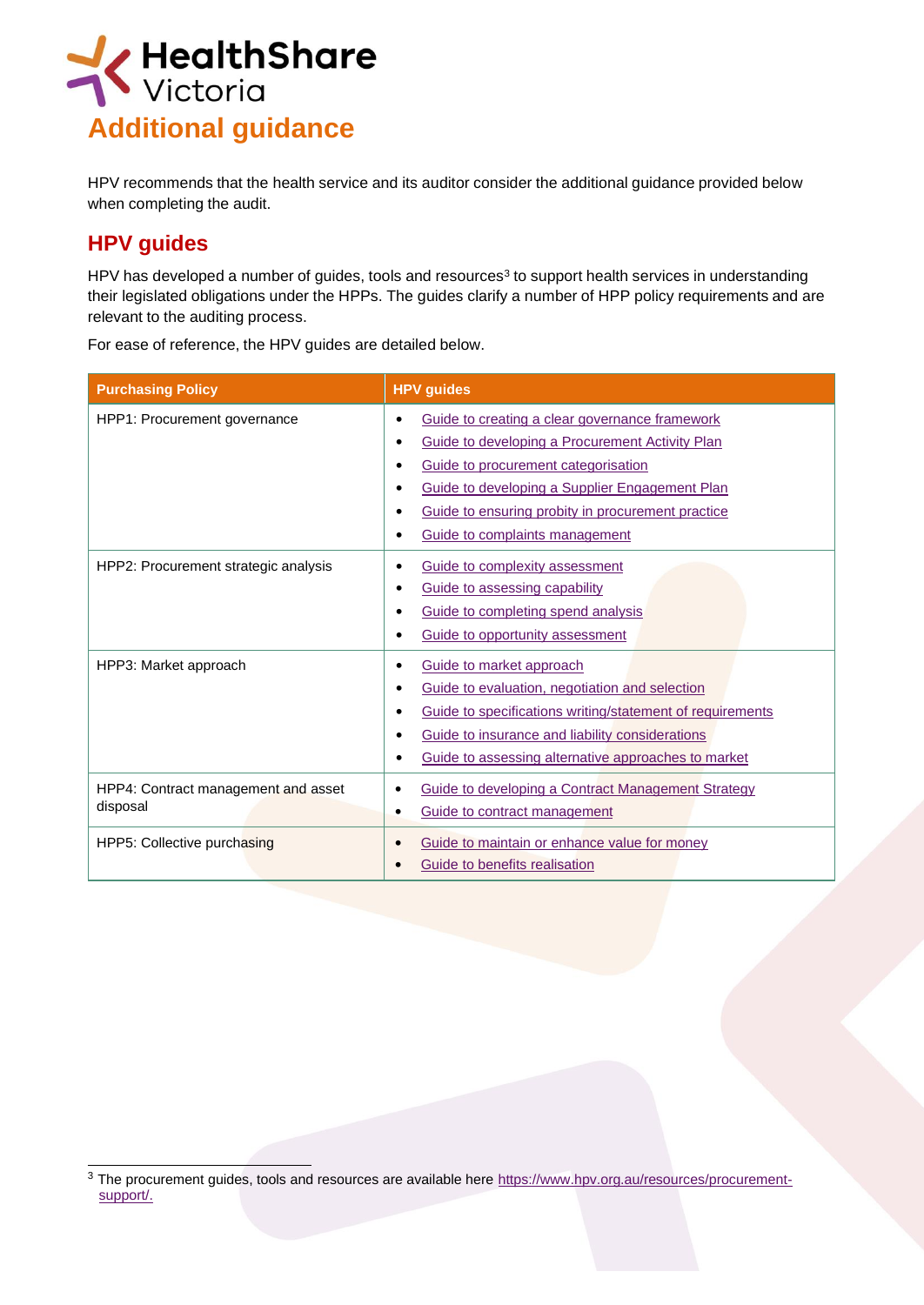

# **Compliance Assessment Tool - Notes**

The notes provided in the tables below seek to further clarify the tool's suggested control(s) and HPP policy requirements (as appropriate). Information on the policy requirements is complementary to the HPV guides.

| <b>HPP1: Procurement governance</b>                                     |                                                                                                                                                                                                                                                                                                                                                                                                                                                                                                         |  |
|-------------------------------------------------------------------------|---------------------------------------------------------------------------------------------------------------------------------------------------------------------------------------------------------------------------------------------------------------------------------------------------------------------------------------------------------------------------------------------------------------------------------------------------------------------------------------------------------|--|
| Note: Consider in parallel with HPP1, relevant HPV guides and the tool. |                                                                                                                                                                                                                                                                                                                                                                                                                                                                                                         |  |
| <b>Subsection</b>                                                       | <b>Additional guidance</b>                                                                                                                                                                                                                                                                                                                                                                                                                                                                              |  |
| 2.4, 2.5                                                                | These provisions outline the requirements for assigning roles and responsibilities for the<br>procurement governance framework.                                                                                                                                                                                                                                                                                                                                                                         |  |
|                                                                         | These provisions allow for health service flexibility when assigning the role of Chief Procurement<br>Officer (CPO) for the purpose of the HPPs. In accordance with section 2.5, the role of CPO may<br>include a person employed in this position within the health service or a senior executive assigned to<br>the role. For example, a rural health service may not have a CPO in its organisational chart, but has<br>a senior executive who satisfies the conditions of subsection 2.5(a) or (b). |  |
|                                                                         | In satisfying these conditions the CPO, or senior executive assigned to this role, is required to hold<br>sufficient qualifications in procurement or have the necessary procurement experience (or access to<br>that experience) proportionate to the health service's profile. As per HPP1 note 1, the role of CPO<br>may be incorporated into the role of Chief Financial Officer (CFO) or the CEO.                                                                                                  |  |
|                                                                         | Note that a health service is best placed to understand its procurement profile and the skills and<br>qualifications required to meet its legislated obligations. The examples provided below are for<br>information only:                                                                                                                                                                                                                                                                              |  |
|                                                                         | John is CPO of a metro health service. He holds a Chartered Institute of Procurement and<br>$\bullet$<br>Supply (CIPS) accredited degree. This qualification matches the health service's complex<br>procurement profile and associated risk level.                                                                                                                                                                                                                                                     |  |
|                                                                         | Jane has been selected as the CPO for the purposes of the HPPs. Jane is the CFO and<br>٠<br>doesn't come from a procurement background or hold the appropriate procurement<br>qualifications. Jane does however have access to experienced procurement professionals<br>who can sufficiently support her in the role of CPO. Further, the level of experience of<br>these individuals matches the health service's procurement profile.                                                                 |  |
| 2.6                                                                     | The intent of this provision is to provide sufficient organisational oversight of the varying stages of a<br>health service's governance framework. Depending on the health service's specified roles and<br>responsibilities (refer HPP1 sections 2.4 and 2.5), this provision requires appropriate approvals,<br>whether by the:                                                                                                                                                                      |  |
|                                                                         | CEO, if the roles of CPO and CEO are separate; or                                                                                                                                                                                                                                                                                                                                                                                                                                                       |  |
|                                                                         | Health service board, if the CEO is fulfilling the CPO role for the purposes of the HPPs.                                                                                                                                                                                                                                                                                                                                                                                                               |  |
| 2.6(c)(iii)                                                             | This subparagraph requires the CPO to review the health service's procurement performance and<br>report annually to the CEO or health service board. This provision does not specify how regularly the<br>reviews must be conducted, or the format for reporting to the CEO or health service board. A health<br>service may use its discretion for these variables, taking into consideration its procurement profile<br>and internal governance processes.                                            |  |
|                                                                         | For example:                                                                                                                                                                                                                                                                                                                                                                                                                                                                                            |  |
|                                                                         | At a rural health service it may be appropriate and acceptable for procurement<br>performance reviews to be conducted every six months and reported verbally to the health<br>service's board, with the report documented in the board meeting minutes.                                                                                                                                                                                                                                                 |  |
|                                                                         | At a metropolitan or regional health service, procurement performance reviews may be<br>required every quarter and in accordance with internal governance procedures reported to<br>the CEO or board by written brief.                                                                                                                                                                                                                                                                                  |  |
| 2.6(g)                                                                  | This provision requires that a probity assurance framework be implemented. The HPPs do not<br>prescribe the structure or information that must be contained in the framework. The absence of a<br>prescribed format enables the health service to develop a framework that matches their<br>procurement profile and governance structure.                                                                                                                                                               |  |
|                                                                         | A probity assurance framework could be:                                                                                                                                                                                                                                                                                                                                                                                                                                                                 |  |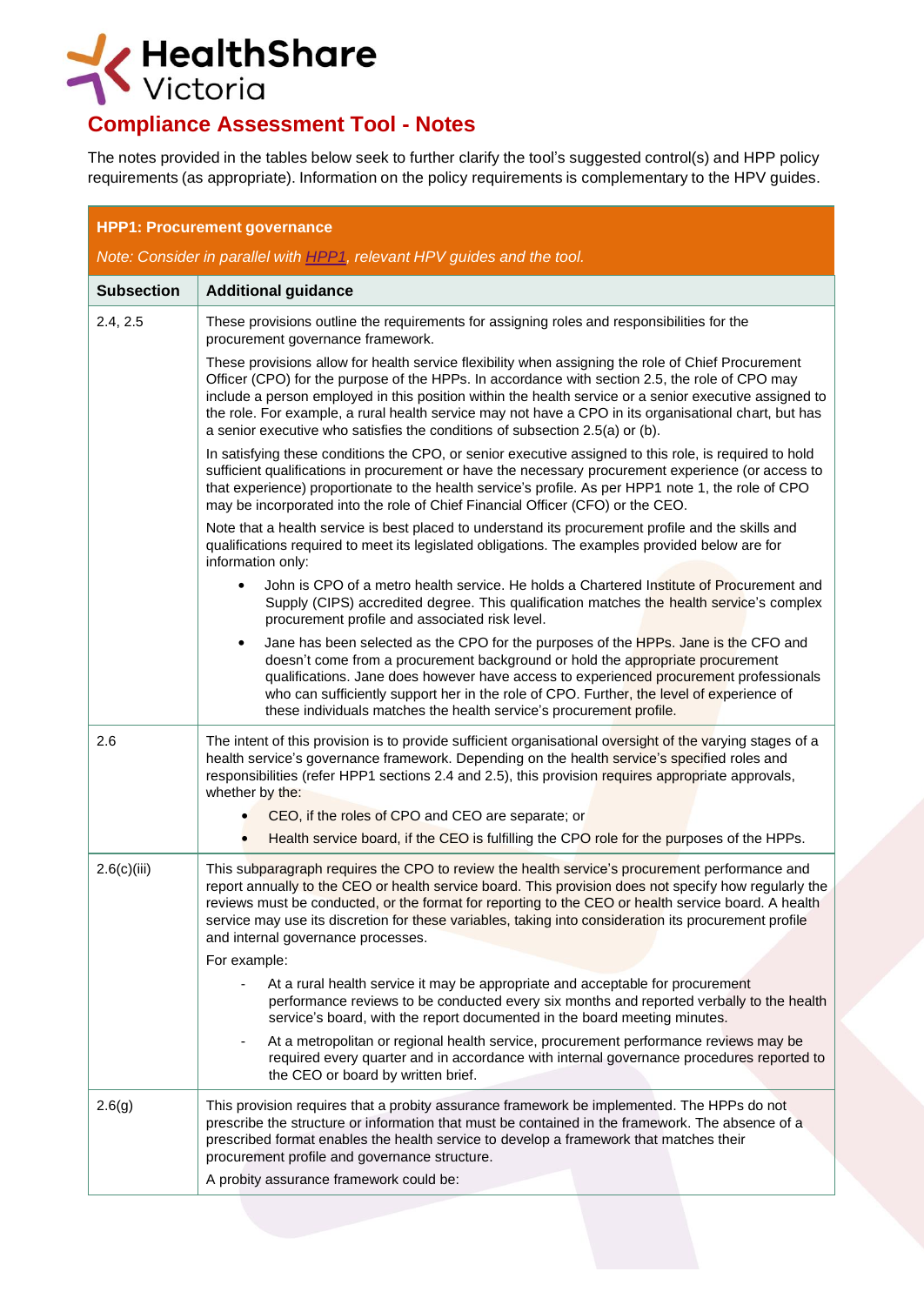

| Part of a health service's procurement governance framework; or<br>Established as a separate, independent framework (or procedure) to ensure that<br>procurement processes include stringent probity controls<br>At a high level, the framework should:<br>Document procedures for identifying and managing probity risks prior to release to<br>market.<br>Document procedures for reviewing the probity of procurement activities or outcomes.<br>Define roles and responsibilities for implementing and monitoring probity assurance<br>procedures, including ensuring there is executive oversight for the function and defining<br>the role of external probity advisors and probity auditors.<br>Identify high-risk probity activities in the procurement process.<br>The above provides general information on how the probity assurance framework could be<br>structured and matters that auditors may consider. However, as a minimum, a health service must<br>demonstrate through its chosen framework how probity is maintained in all of its purchasing,<br>tendering and contracting activities.<br>2.7<br>This provision states that a CEO may establish a procurement steering committee. Developing and<br>implementing a procurement steering committee is not a strict requirement under the HPPs,<br>however it may add value to a health service's management of its procurement activities.<br>2.8<br>HPV has published a number of resources, tools and templates to support health services in<br>achieving compliance for this policy requirement. These include:<br><b>Procurement Strategy template</b><br>Guide to developing a procurement activity plan<br><b>Capability Assessment template</b><br>Supplier Engagement Plan template<br>Guide to developing a contract management strategy<br><b>Contract Management Strategy tool</b><br>The following sample documents are also available:<br><b>HPV Procurement Strategy</b><br><b>HPV Capability Plan</b><br>-<br><b>HPV Supplier Engagement Plan</b><br>A health service's spend profile of a health service (i.e. where the non-salary spend is categorised<br>according to common supply and demand drivers) will inform the extent of information captured in<br>the procurement strategy. Where a health service chooses to share or outsource aspects of their<br>procurement responsibilities to other health services, it may significantly simplify the procurement<br>strategy. HPP1 Note 3 is reinforced here for emphasis.<br>3.2<br>This provision requires a health service to comply with reporting requirements to support HPV in its<br>legislated functions. In achieving compliance, a health service should act cooperatively and in good<br>faith. This includes providing information in a timely manner and/or in accordance with HPV's<br>specified timeframe.<br>3.3(e)<br>Material non-compliance is defined in the HPV Compliance Guidelines as:<br>' a compliance or probity issue that a reasonable person would consider has a material impact on<br>the health service, regulatory body or State Government with reference to the nature and extent of<br>the risk as defined by the health services' risk management framework.' (page 12, HPV Compliance<br>Guidelines). |  |
|----------------------------------------------------------------------------------------------------------------------------------------------------------------------------------------------------------------------------------------------------------------------------------------------------------------------------------------------------------------------------------------------------------------------------------------------------------------------------------------------------------------------------------------------------------------------------------------------------------------------------------------------------------------------------------------------------------------------------------------------------------------------------------------------------------------------------------------------------------------------------------------------------------------------------------------------------------------------------------------------------------------------------------------------------------------------------------------------------------------------------------------------------------------------------------------------------------------------------------------------------------------------------------------------------------------------------------------------------------------------------------------------------------------------------------------------------------------------------------------------------------------------------------------------------------------------------------------------------------------------------------------------------------------------------------------------------------------------------------------------------------------------------------------------------------------------------------------------------------------------------------------------------------------------------------------------------------------------------------------------------------------------------------------------------------------------------------------------------------------------------------------------------------------------------------------------------------------------------------------------------------------------------------------------------------------------------------------------------------------------------------------------------------------------------------------------------------------------------------------------------------------------------------------------------------------------------------------------------------------------------------------------------------------------------------------------------------------------------------------------------------------------------------------------------------------------------------------------------------------------------------------------------------------------------------------------------------------------------------------------------------------------------------------------------------------------------------------------------------------------------------------------------------------------------------------------------------------------------------------------------------------------------------------------|--|
|                                                                                                                                                                                                                                                                                                                                                                                                                                                                                                                                                                                                                                                                                                                                                                                                                                                                                                                                                                                                                                                                                                                                                                                                                                                                                                                                                                                                                                                                                                                                                                                                                                                                                                                                                                                                                                                                                                                                                                                                                                                                                                                                                                                                                                                                                                                                                                                                                                                                                                                                                                                                                                                                                                                                                                                                                                                                                                                                                                                                                                                                                                                                                                                                                                                                                              |  |
|                                                                                                                                                                                                                                                                                                                                                                                                                                                                                                                                                                                                                                                                                                                                                                                                                                                                                                                                                                                                                                                                                                                                                                                                                                                                                                                                                                                                                                                                                                                                                                                                                                                                                                                                                                                                                                                                                                                                                                                                                                                                                                                                                                                                                                                                                                                                                                                                                                                                                                                                                                                                                                                                                                                                                                                                                                                                                                                                                                                                                                                                                                                                                                                                                                                                                              |  |
|                                                                                                                                                                                                                                                                                                                                                                                                                                                                                                                                                                                                                                                                                                                                                                                                                                                                                                                                                                                                                                                                                                                                                                                                                                                                                                                                                                                                                                                                                                                                                                                                                                                                                                                                                                                                                                                                                                                                                                                                                                                                                                                                                                                                                                                                                                                                                                                                                                                                                                                                                                                                                                                                                                                                                                                                                                                                                                                                                                                                                                                                                                                                                                                                                                                                                              |  |
|                                                                                                                                                                                                                                                                                                                                                                                                                                                                                                                                                                                                                                                                                                                                                                                                                                                                                                                                                                                                                                                                                                                                                                                                                                                                                                                                                                                                                                                                                                                                                                                                                                                                                                                                                                                                                                                                                                                                                                                                                                                                                                                                                                                                                                                                                                                                                                                                                                                                                                                                                                                                                                                                                                                                                                                                                                                                                                                                                                                                                                                                                                                                                                                                                                                                                              |  |
|                                                                                                                                                                                                                                                                                                                                                                                                                                                                                                                                                                                                                                                                                                                                                                                                                                                                                                                                                                                                                                                                                                                                                                                                                                                                                                                                                                                                                                                                                                                                                                                                                                                                                                                                                                                                                                                                                                                                                                                                                                                                                                                                                                                                                                                                                                                                                                                                                                                                                                                                                                                                                                                                                                                                                                                                                                                                                                                                                                                                                                                                                                                                                                                                                                                                                              |  |
|                                                                                                                                                                                                                                                                                                                                                                                                                                                                                                                                                                                                                                                                                                                                                                                                                                                                                                                                                                                                                                                                                                                                                                                                                                                                                                                                                                                                                                                                                                                                                                                                                                                                                                                                                                                                                                                                                                                                                                                                                                                                                                                                                                                                                                                                                                                                                                                                                                                                                                                                                                                                                                                                                                                                                                                                                                                                                                                                                                                                                                                                                                                                                                                                                                                                                              |  |
|                                                                                                                                                                                                                                                                                                                                                                                                                                                                                                                                                                                                                                                                                                                                                                                                                                                                                                                                                                                                                                                                                                                                                                                                                                                                                                                                                                                                                                                                                                                                                                                                                                                                                                                                                                                                                                                                                                                                                                                                                                                                                                                                                                                                                                                                                                                                                                                                                                                                                                                                                                                                                                                                                                                                                                                                                                                                                                                                                                                                                                                                                                                                                                                                                                                                                              |  |
|                                                                                                                                                                                                                                                                                                                                                                                                                                                                                                                                                                                                                                                                                                                                                                                                                                                                                                                                                                                                                                                                                                                                                                                                                                                                                                                                                                                                                                                                                                                                                                                                                                                                                                                                                                                                                                                                                                                                                                                                                                                                                                                                                                                                                                                                                                                                                                                                                                                                                                                                                                                                                                                                                                                                                                                                                                                                                                                                                                                                                                                                                                                                                                                                                                                                                              |  |
|                                                                                                                                                                                                                                                                                                                                                                                                                                                                                                                                                                                                                                                                                                                                                                                                                                                                                                                                                                                                                                                                                                                                                                                                                                                                                                                                                                                                                                                                                                                                                                                                                                                                                                                                                                                                                                                                                                                                                                                                                                                                                                                                                                                                                                                                                                                                                                                                                                                                                                                                                                                                                                                                                                                                                                                                                                                                                                                                                                                                                                                                                                                                                                                                                                                                                              |  |
|                                                                                                                                                                                                                                                                                                                                                                                                                                                                                                                                                                                                                                                                                                                                                                                                                                                                                                                                                                                                                                                                                                                                                                                                                                                                                                                                                                                                                                                                                                                                                                                                                                                                                                                                                                                                                                                                                                                                                                                                                                                                                                                                                                                                                                                                                                                                                                                                                                                                                                                                                                                                                                                                                                                                                                                                                                                                                                                                                                                                                                                                                                                                                                                                                                                                                              |  |
|                                                                                                                                                                                                                                                                                                                                                                                                                                                                                                                                                                                                                                                                                                                                                                                                                                                                                                                                                                                                                                                                                                                                                                                                                                                                                                                                                                                                                                                                                                                                                                                                                                                                                                                                                                                                                                                                                                                                                                                                                                                                                                                                                                                                                                                                                                                                                                                                                                                                                                                                                                                                                                                                                                                                                                                                                                                                                                                                                                                                                                                                                                                                                                                                                                                                                              |  |
|                                                                                                                                                                                                                                                                                                                                                                                                                                                                                                                                                                                                                                                                                                                                                                                                                                                                                                                                                                                                                                                                                                                                                                                                                                                                                                                                                                                                                                                                                                                                                                                                                                                                                                                                                                                                                                                                                                                                                                                                                                                                                                                                                                                                                                                                                                                                                                                                                                                                                                                                                                                                                                                                                                                                                                                                                                                                                                                                                                                                                                                                                                                                                                                                                                                                                              |  |
|                                                                                                                                                                                                                                                                                                                                                                                                                                                                                                                                                                                                                                                                                                                                                                                                                                                                                                                                                                                                                                                                                                                                                                                                                                                                                                                                                                                                                                                                                                                                                                                                                                                                                                                                                                                                                                                                                                                                                                                                                                                                                                                                                                                                                                                                                                                                                                                                                                                                                                                                                                                                                                                                                                                                                                                                                                                                                                                                                                                                                                                                                                                                                                                                                                                                                              |  |
|                                                                                                                                                                                                                                                                                                                                                                                                                                                                                                                                                                                                                                                                                                                                                                                                                                                                                                                                                                                                                                                                                                                                                                                                                                                                                                                                                                                                                                                                                                                                                                                                                                                                                                                                                                                                                                                                                                                                                                                                                                                                                                                                                                                                                                                                                                                                                                                                                                                                                                                                                                                                                                                                                                                                                                                                                                                                                                                                                                                                                                                                                                                                                                                                                                                                                              |  |
|                                                                                                                                                                                                                                                                                                                                                                                                                                                                                                                                                                                                                                                                                                                                                                                                                                                                                                                                                                                                                                                                                                                                                                                                                                                                                                                                                                                                                                                                                                                                                                                                                                                                                                                                                                                                                                                                                                                                                                                                                                                                                                                                                                                                                                                                                                                                                                                                                                                                                                                                                                                                                                                                                                                                                                                                                                                                                                                                                                                                                                                                                                                                                                                                                                                                                              |  |
|                                                                                                                                                                                                                                                                                                                                                                                                                                                                                                                                                                                                                                                                                                                                                                                                                                                                                                                                                                                                                                                                                                                                                                                                                                                                                                                                                                                                                                                                                                                                                                                                                                                                                                                                                                                                                                                                                                                                                                                                                                                                                                                                                                                                                                                                                                                                                                                                                                                                                                                                                                                                                                                                                                                                                                                                                                                                                                                                                                                                                                                                                                                                                                                                                                                                                              |  |
|                                                                                                                                                                                                                                                                                                                                                                                                                                                                                                                                                                                                                                                                                                                                                                                                                                                                                                                                                                                                                                                                                                                                                                                                                                                                                                                                                                                                                                                                                                                                                                                                                                                                                                                                                                                                                                                                                                                                                                                                                                                                                                                                                                                                                                                                                                                                                                                                                                                                                                                                                                                                                                                                                                                                                                                                                                                                                                                                                                                                                                                                                                                                                                                                                                                                                              |  |
|                                                                                                                                                                                                                                                                                                                                                                                                                                                                                                                                                                                                                                                                                                                                                                                                                                                                                                                                                                                                                                                                                                                                                                                                                                                                                                                                                                                                                                                                                                                                                                                                                                                                                                                                                                                                                                                                                                                                                                                                                                                                                                                                                                                                                                                                                                                                                                                                                                                                                                                                                                                                                                                                                                                                                                                                                                                                                                                                                                                                                                                                                                                                                                                                                                                                                              |  |
|                                                                                                                                                                                                                                                                                                                                                                                                                                                                                                                                                                                                                                                                                                                                                                                                                                                                                                                                                                                                                                                                                                                                                                                                                                                                                                                                                                                                                                                                                                                                                                                                                                                                                                                                                                                                                                                                                                                                                                                                                                                                                                                                                                                                                                                                                                                                                                                                                                                                                                                                                                                                                                                                                                                                                                                                                                                                                                                                                                                                                                                                                                                                                                                                                                                                                              |  |
|                                                                                                                                                                                                                                                                                                                                                                                                                                                                                                                                                                                                                                                                                                                                                                                                                                                                                                                                                                                                                                                                                                                                                                                                                                                                                                                                                                                                                                                                                                                                                                                                                                                                                                                                                                                                                                                                                                                                                                                                                                                                                                                                                                                                                                                                                                                                                                                                                                                                                                                                                                                                                                                                                                                                                                                                                                                                                                                                                                                                                                                                                                                                                                                                                                                                                              |  |
|                                                                                                                                                                                                                                                                                                                                                                                                                                                                                                                                                                                                                                                                                                                                                                                                                                                                                                                                                                                                                                                                                                                                                                                                                                                                                                                                                                                                                                                                                                                                                                                                                                                                                                                                                                                                                                                                                                                                                                                                                                                                                                                                                                                                                                                                                                                                                                                                                                                                                                                                                                                                                                                                                                                                                                                                                                                                                                                                                                                                                                                                                                                                                                                                                                                                                              |  |
|                                                                                                                                                                                                                                                                                                                                                                                                                                                                                                                                                                                                                                                                                                                                                                                                                                                                                                                                                                                                                                                                                                                                                                                                                                                                                                                                                                                                                                                                                                                                                                                                                                                                                                                                                                                                                                                                                                                                                                                                                                                                                                                                                                                                                                                                                                                                                                                                                                                                                                                                                                                                                                                                                                                                                                                                                                                                                                                                                                                                                                                                                                                                                                                                                                                                                              |  |
|                                                                                                                                                                                                                                                                                                                                                                                                                                                                                                                                                                                                                                                                                                                                                                                                                                                                                                                                                                                                                                                                                                                                                                                                                                                                                                                                                                                                                                                                                                                                                                                                                                                                                                                                                                                                                                                                                                                                                                                                                                                                                                                                                                                                                                                                                                                                                                                                                                                                                                                                                                                                                                                                                                                                                                                                                                                                                                                                                                                                                                                                                                                                                                                                                                                                                              |  |
|                                                                                                                                                                                                                                                                                                                                                                                                                                                                                                                                                                                                                                                                                                                                                                                                                                                                                                                                                                                                                                                                                                                                                                                                                                                                                                                                                                                                                                                                                                                                                                                                                                                                                                                                                                                                                                                                                                                                                                                                                                                                                                                                                                                                                                                                                                                                                                                                                                                                                                                                                                                                                                                                                                                                                                                                                                                                                                                                                                                                                                                                                                                                                                                                                                                                                              |  |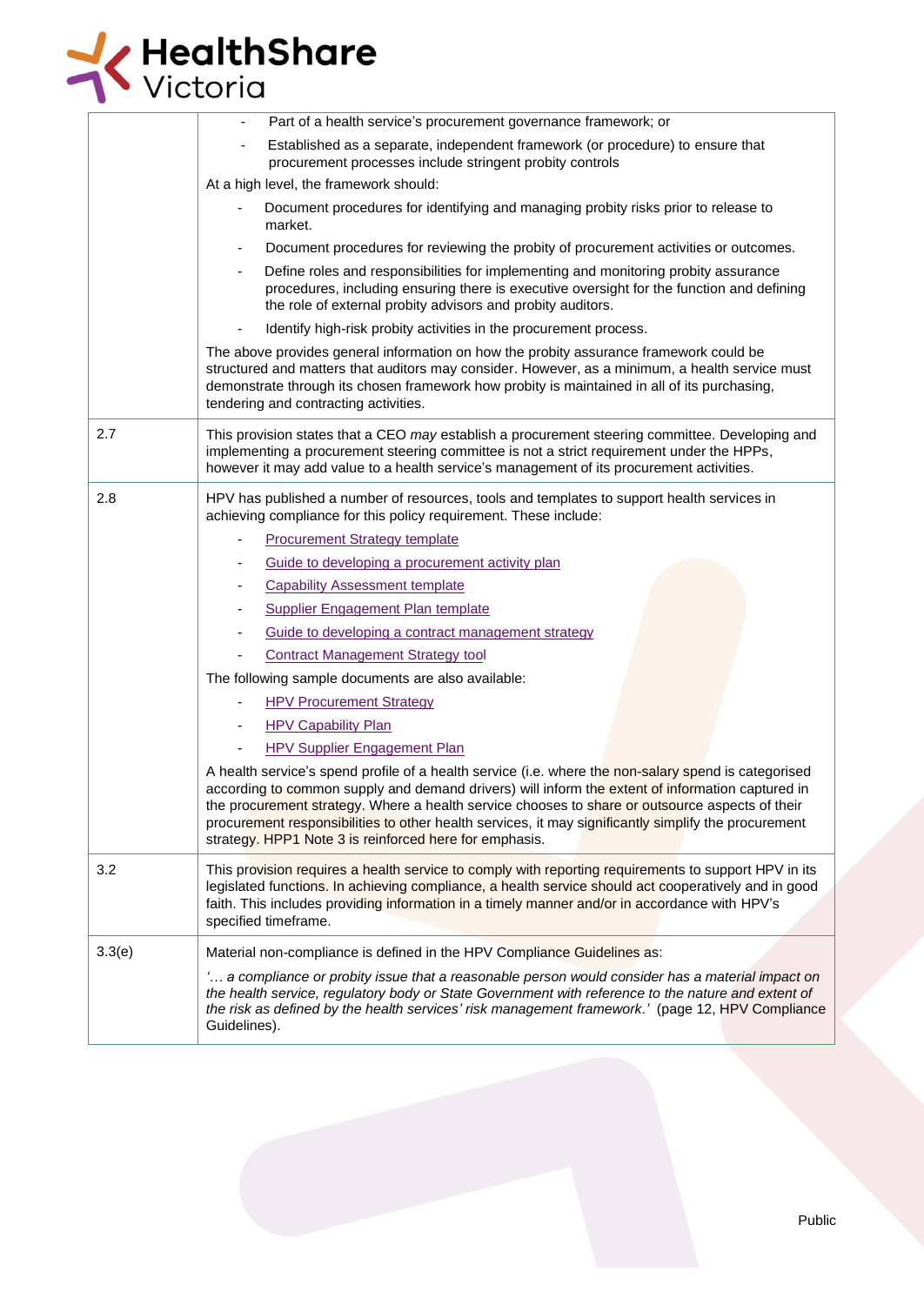# K HealthShare

|                   | <b>HPP2: Procurement strategic analysis</b>                                                                                                                                                                                                                                                                                                                                                                                  |  |  |
|-------------------|------------------------------------------------------------------------------------------------------------------------------------------------------------------------------------------------------------------------------------------------------------------------------------------------------------------------------------------------------------------------------------------------------------------------------|--|--|
|                   | Note: Consider in parallel with HPP2, relevant HPV guides and the tool.                                                                                                                                                                                                                                                                                                                                                      |  |  |
| <b>Subsection</b> | <b>Additional guidance</b>                                                                                                                                                                                                                                                                                                                                                                                                   |  |  |
| 3.3(c)            | It would be reasonable to expect that a health service would only reassess the procurement<br>requirements if the market was not able to satisfy its requirements following the steps at a) and b) of<br>section 3.3. If the health service considers that reassessment is not required, note this policy<br>element as compliant for the purposes of completing the tool and include an explanatory note of this<br>action. |  |  |
| 4                 | Note that the capability assessment will be largely informed by the health service's procurement<br>profile. For example, a metropolitan health service's capability requirements and associated<br>complex and high-risk procurement activities may be significantly different to those of a smaller<br>health service.                                                                                                     |  |  |

| <b>HPP3: Market approach</b> |                                                                                                                                                                                                                                                                                                       |  |
|------------------------------|-------------------------------------------------------------------------------------------------------------------------------------------------------------------------------------------------------------------------------------------------------------------------------------------------------|--|
|                              | Note: Consider in parallel with HPP3, relevant HPV guides and the tool.                                                                                                                                                                                                                               |  |
| <b>Subsection</b>            | <b>Additional guidance</b>                                                                                                                                                                                                                                                                            |  |
| 2.3(d)                       | This provision requires that a health service develop and apply an appropriate market approach with<br>processes in place to ensure the confidentiality and security of supplier bids. These processes may<br>include, but are not limited to:                                                        |  |
|                              | Explicit confidentiality provisions in the health service's Invitation to Supply (ITS)<br>documentation to protect supplier information and intellectual property.                                                                                                                                    |  |
|                              | Health service employees involved in the market approach signing confidentiality<br>agreements. The agreement would protect bid information by preventing employees from<br>revealing information which may be seen to compromise the confidentiality or commercial<br>interests of any stakeholders. |  |
|                              | Training to ensure that health service employees understand the importance of probity<br>$\overline{\phantom{a}}$<br>during the various procurement processes.                                                                                                                                        |  |
|                              | Secure storage facilities (electronic and physical) for bids.                                                                                                                                                                                                                                         |  |
|                              | The health service's profile will inform the mitigation strategies required to ensure bid confidentiality<br>and security.                                                                                                                                                                            |  |
| 3.3(d)                       | Refer to the Guide to ensuring probity in procurement practice for further advice on managing<br>conflicts of interest.                                                                                                                                                                               |  |

| <b>HPP4: Contract management and asset disposal</b> |                                                                                                                                                                                                                                                                                                                                                                                                                                                 |  |
|-----------------------------------------------------|-------------------------------------------------------------------------------------------------------------------------------------------------------------------------------------------------------------------------------------------------------------------------------------------------------------------------------------------------------------------------------------------------------------------------------------------------|--|
|                                                     | Note: Consider in parallel with HPP4, relevant HPV guides and the tool                                                                                                                                                                                                                                                                                                                                                                          |  |
| <b>Subsection</b>                                   | <b>Additional guidance</b>                                                                                                                                                                                                                                                                                                                                                                                                                      |  |
| 2.5(e)                                              | This provision requires that the Contract Management Strategy (CMS) has processes in place to<br>ensure any potential additional value is achieved through continuous improvement. The intent of this<br>provision is to ensure that a health service reviews its CMS as appropriate to identify areas of<br>improvement for its procurement contract management, and in doing so, maximises the benefit of<br>the goods and services supplied. |  |
| 2.12(a)                                             | The HPPs do not specify what constitutes an 'appropriate record' for the purposes of maintaining a<br>contracts register. The health service may therefore decide how best to manage its contracts<br>register. The probity principle of confidentiality and security must be met when managing this<br>register.                                                                                                                               |  |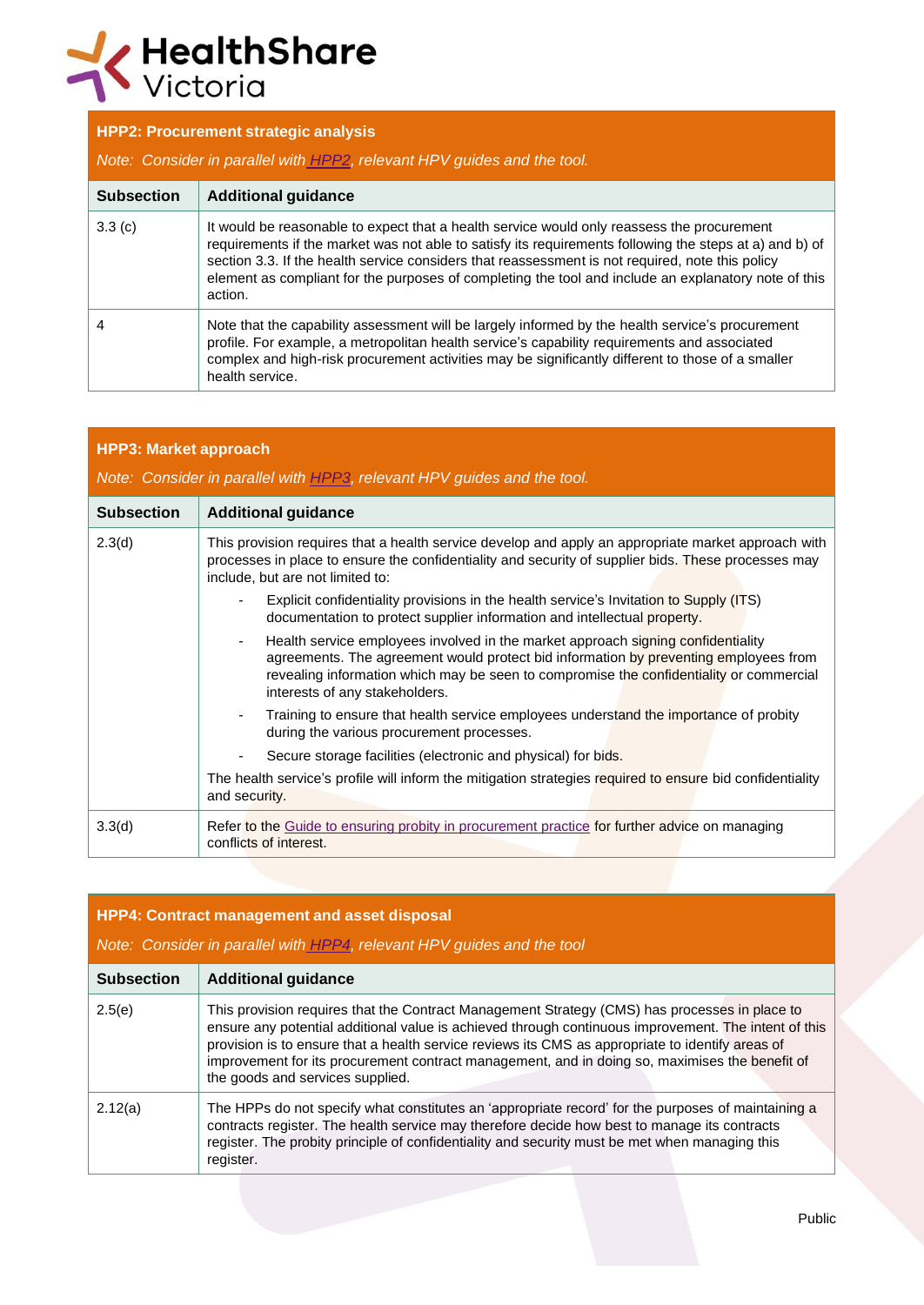

3.5(e) A health service is required under [section](http://www8.austlii.edu.au/cgi-bin/viewdoc/au/legis/vic/consol_act/fma1994164/s44b.html) 44B of the *Financial Management Act 1994 (Vic)* to maintain a register of assets it holds or manages. The register of assets is to be in the form, and contain the information, determined by the Minister for Finance after consultation with the Victorian Managed Insurance Authority. Information about the Asset Management Accountability Framework is available [here.](https://www.dtf.vic.gov.au/infrastructure-investment/asset-management-accountability-framework)

| <b>HPP5: Collective purchasing</b> |                                                                                                                                                                                                                                     |  |
|------------------------------------|-------------------------------------------------------------------------------------------------------------------------------------------------------------------------------------------------------------------------------------|--|
|                                    | Note: Consider in parallel with HPP5 relevant HPV guides and the tool                                                                                                                                                               |  |
| <b>Subsection</b>                  | <b>Additional guidance</b>                                                                                                                                                                                                          |  |
| 2.1                                | This policy requirement is adequately addressed through subsection 2.4(b) of HPP5. Therefore,<br>assessment against section 2.1 is not required when using the tool.                                                                |  |
| 2.6(e)                             | This provision requires a health service to establish appropriate processes to ensure the security of<br>all confidential and commercially-sensitive information, in particular, supplier information.                              |  |
|                                    | These processes may include, but are not limited to:                                                                                                                                                                                |  |
|                                    | Health service employees signing confidentiality agreements.                                                                                                                                                                        |  |
|                                    | Training to ensure that health service employees understand the importance of probity<br>during the various procurement processes.                                                                                                  |  |
|                                    | Secure storage facilities (electronic and physical).                                                                                                                                                                                |  |
|                                    | The profile of the health service will inform the mitigation strategies required to ensure the<br>confidentiality and security of supplier information.                                                                             |  |
| 2.8                                | In accordance with this policy requirement, all requests for exemption must be submitted by the<br>CEO of a health service to HPV. This provision details the specific information that must accompany<br>an exemption application. |  |
|                                    | An assessment of compliance against this policy requirement is necessary if a health service has<br>sought an exemption from a HPV collective agreement.                                                                            |  |
|                                    | If a health service has not sought an exemption, note this policy element as compliant for the<br>purposes of completing the tool and include an explanatory note of this action.                                                   |  |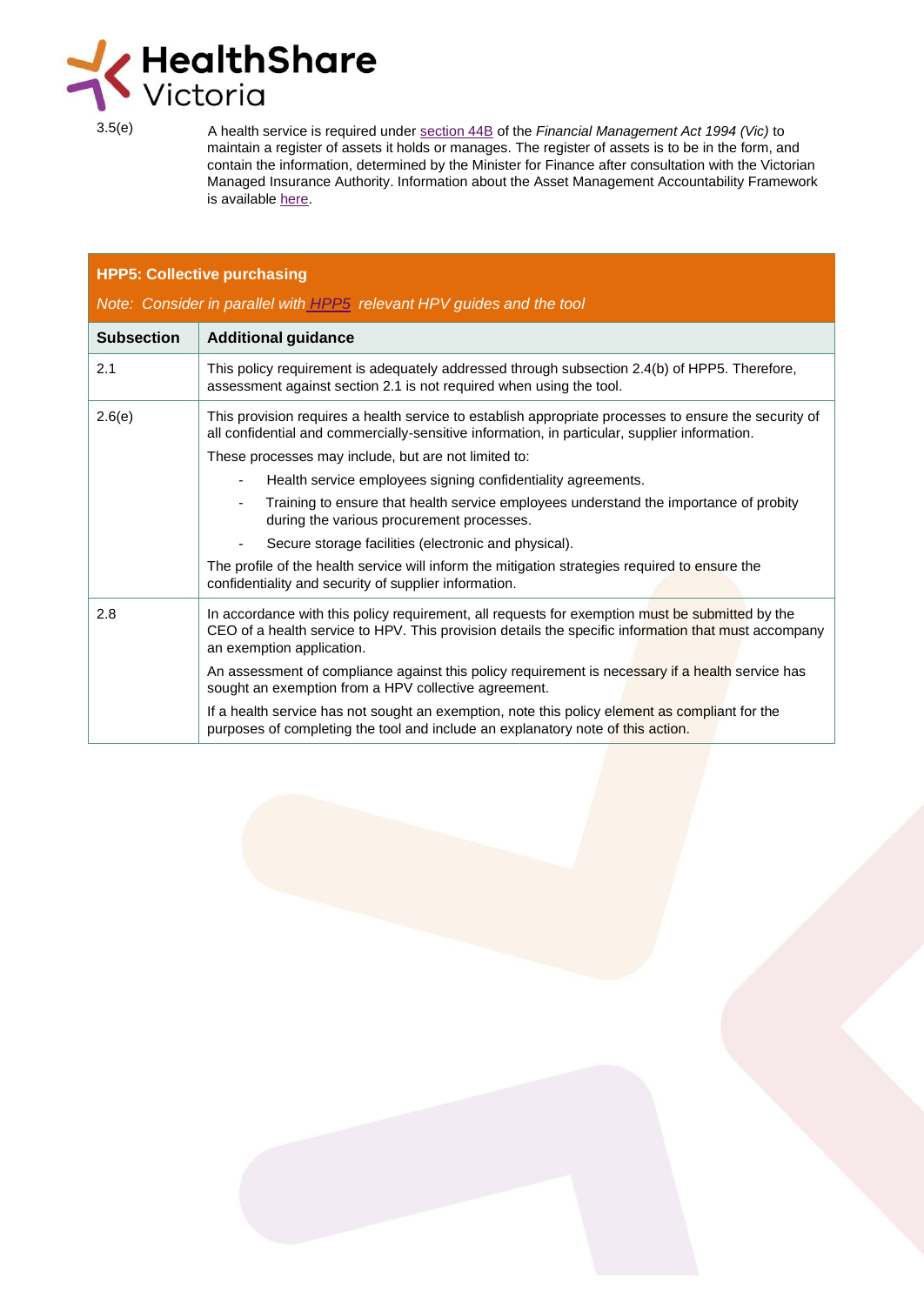

# **Appendix A: Auditing schedule (2019-2022)**

The auditing schedule details the year in which health service are required to conduct a compliance audit. In accordance with the rolling auditing program, health services will be audited every three years.

The information below provides information for a health service to anticipate and appropriately plan for future HPV auditing requirements. For example, those health services audited in 2019-20 will be audited again in 2022-23.

This auditing schedule is also available on the CPO [Compliance](https://www.hpv.org.au/account/compliance/p/audit-schedule-2016-2019) Portal<sup>4</sup>[.](https://www.hpv.org.au/account/compliance/p/audit-schedule-2016-2019)

| <b>Region</b>                    | <b>Audit year: 2019-20</b>                                                                                                                                                                                               | <b>Audit year: 2020-21</b>                                                                                                                                                                       | <b>Audit year: 2021-22</b>                                                                                                                                                                                                                               |
|----------------------------------|--------------------------------------------------------------------------------------------------------------------------------------------------------------------------------------------------------------------------|--------------------------------------------------------------------------------------------------------------------------------------------------------------------------------------------------|----------------------------------------------------------------------------------------------------------------------------------------------------------------------------------------------------------------------------------------------------------|
| <b>Barwon -</b><br>South<br>West | <b>Barwon Health</b><br>$\bullet$<br>Colac Area Health<br>$\bullet$<br><b>Hesse Rural Health</b><br>$\bullet$<br>Service<br>South West Healthcare<br>$\bullet$<br><b>Western District Health</b><br>$\bullet$<br>Service | Moyne Health Services<br>$\bullet$<br>Terang and Mortlake<br><b>Health Services</b>                                                                                                              | <b>Portland District Health</b><br>$\bullet$<br>Casterton Memorial<br>$\bullet$<br>Hospital<br>Heywood Rural Health<br>$\bullet$<br><b>Great Ocean Road</b><br>$\bullet$<br>Health                                                                       |
| Gippsland                        | Bairnsdale Regional Health<br>$\bullet$<br>Service<br><b>Bass Coast Health</b><br>$\bullet$                                                                                                                              | Latrobe Regional<br>$\bullet$<br>Hospital<br>Central Gippsland Health<br>Service<br>West Gippsland<br>$\bullet$<br><b>Healthcare Group</b><br><b>Gippsland Southern</b><br><b>Health Service</b> | <b>Yarram and District</b><br>$\bullet$<br><b>Health Service</b><br>Kooweerup Regional<br>$\bullet$<br><b>Health Service</b><br>South Gippsland Hospital<br>$\bullet$<br><b>Omeo District Health</b>                                                     |
| <b>Grampians</b>                 | Central Highlands Rural<br>$\bullet$<br>Health<br><b>Rural Northwest Health</b><br>$\bullet$<br>West Wimmera Health<br>$\bullet$<br>Service<br>Wimmera Health Care<br>$\bullet$<br>Group                                 | <b>Ballarat Health Services</b><br>$\bullet$<br><b>Stawell Regional Health</b><br>$\bullet$<br>East Wimmera Health<br>Service                                                                    | Djerriwarrh Health<br>$\bullet$<br><b>Services</b><br><b>East Grampians Health</b><br>$\bullet$<br>Service<br><b>Beaufort and Skipton</b><br>$\bullet$<br><b>Health Service</b><br><b>Edenhope and District</b><br>$\bullet$<br><b>Memorial Hospital</b> |
| Hume                             | Albury Wodonga Health<br>$\bullet$<br><b>Benalla Health</b><br>$\bullet$<br>Goulburn Valley Health<br>$\bullet$<br>Northeast Health<br>$\bullet$<br>Wangaratta<br>Seymour Health<br>٠                                    | <b>Mansfield District</b><br>Hospital<br>The Kilmore and District<br>$\bullet$<br>Hospital<br><b>Alexandra District</b><br>$\bullet$<br>HOSPITAI<br>Yea and District<br><b>Memorial Hospital</b> | <b>NCN</b> Health<br>$\bullet$<br>Yarrawonga Health<br>$\bullet$<br><b>Beechworth Health</b><br>$\bullet$<br>Service<br>Tallangatta Health<br>$\bullet$<br>Service                                                                                       |
| Loddon<br><b>Mallee</b>          | Bendigo Health Care<br>$\bullet$<br>Group<br>Castlemaine Health<br>$\bullet$<br>Echuca Regional Health<br>٠<br>Maryborough District<br>$\bullet$<br><b>Health Service</b>                                                | Cohuna District Health<br>$\bullet$<br>Kyabram and District<br><b>Health Services</b><br>Kerang District Health<br>Maldon Hospital<br><b>Boort District Health</b>                               | Heathcote Health (McIvor<br>$\bullet$<br>Health and Community<br>Services)<br>Inglewood and District<br>$\bullet$<br><b>Health Service</b>                                                                                                               |

<sup>4</sup> The CPO Compliance Portal is available a[t https://www.hpv.org.au/account/compliance/p/audit-schedule-2019-2022](https://www.hpv.org.au/account/compliance/p/audit-schedule-2019-2022)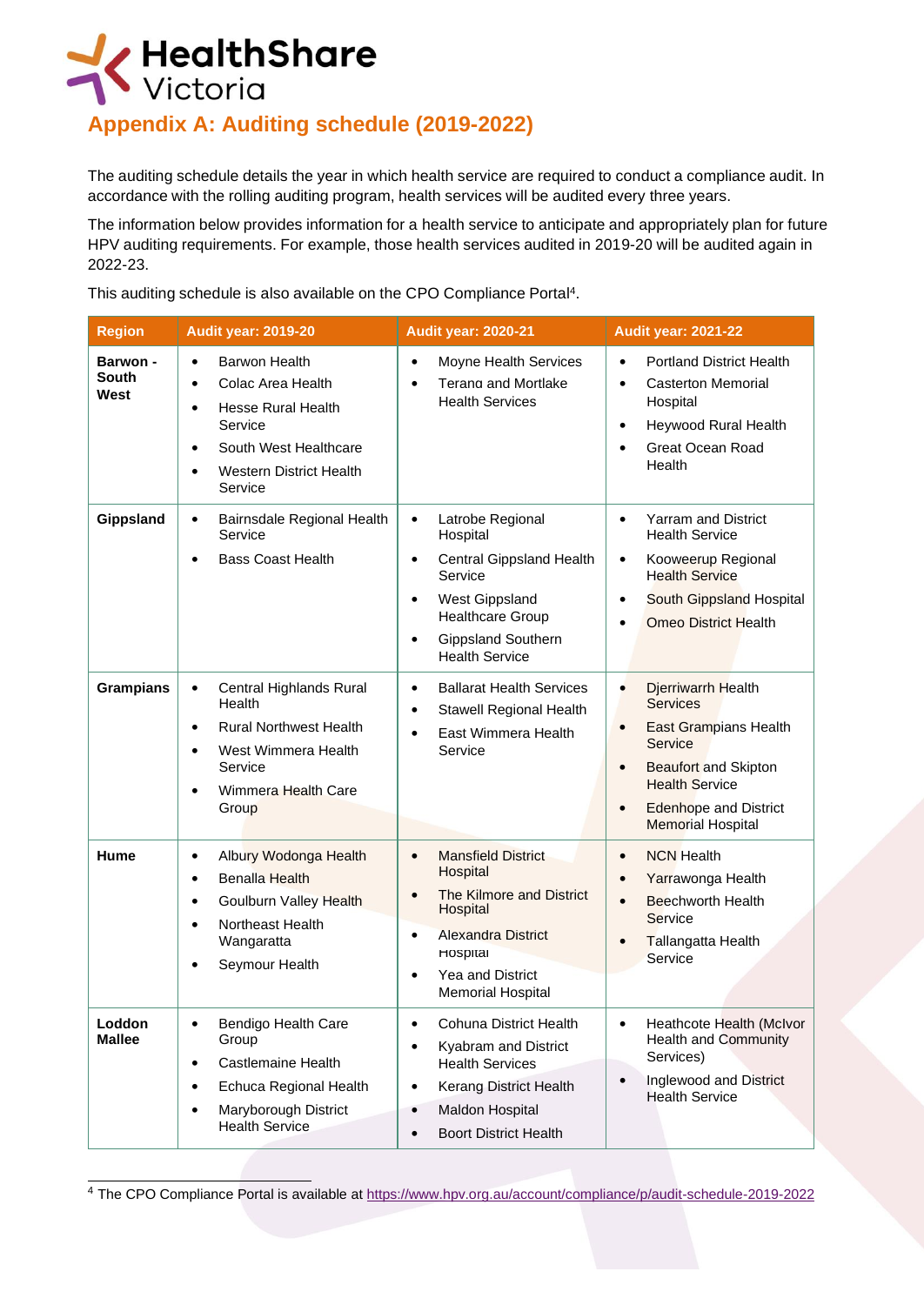

| <b>Region</b> | Audit year: 2019-20                                                                                                    | <b>Audit year: 2020-21</b>                                                                                                                            | <b>Audit year: 2021-22</b>                                                                                                                                                                                                      |
|---------------|------------------------------------------------------------------------------------------------------------------------|-------------------------------------------------------------------------------------------------------------------------------------------------------|---------------------------------------------------------------------------------------------------------------------------------------------------------------------------------------------------------------------------------|
|               | Rochester and Elmore<br>$\bullet$<br><b>District Health Service</b><br>Swan Hill District Health<br>٠                  |                                                                                                                                                       |                                                                                                                                                                                                                                 |
| Metro         | <b>Austin Health</b><br>٠<br>Monash Health<br>$\bullet$<br>Peninsula Health<br>٠<br>The Royal Women's<br>٠<br>Hospital | The Royal Children's<br>Hospital<br>Melbourne Health<br>Northern Health<br>Royal Victorian Eye and<br>Ear Hospital<br>Western Health<br>Alfred Health | Eastern Health<br>$\bullet$<br><b>Dental Health Services</b><br>٠<br>Victoria<br>Peter MacCallum Cancer<br>٠<br>Institute<br>Tweddle Child and<br>٠<br><b>Family Health Service</b><br>Queen Elizabeth Centre <sup>5</sup><br>٠ |

<sup>5</sup> HPV considers Tweddle Child and Family Health Services and Queen Elizabeth Centre as small metro health services for the purposes of the audit reporting requirement, as detailed at Appendix C.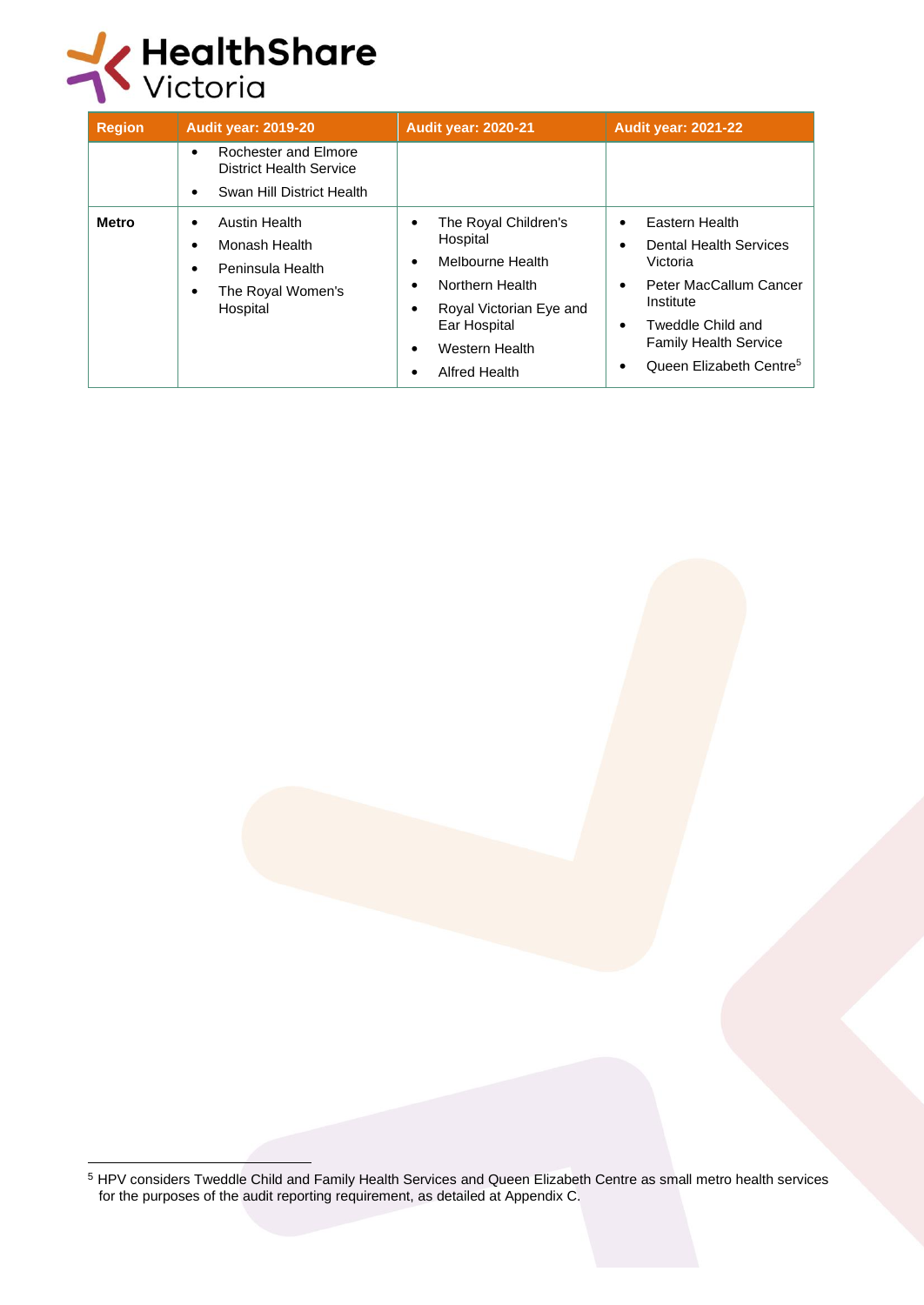

#### **Appendix B: Issues and associated risks**

The information in the table below provides guidance on audit issues and allocated risk ratings noted from past health service audits, as part of HPV's rolling audit program commencing in 2016-17.

This is not an exhaustive list of audit issues and allocated risks and should be treated as **guidance only**. An appropriate risk rating will need to be allocated for audit issues not included in this table.

| Policy One: Procurement Governance |                                                                                                                                                                                               |                                                                                                                                                                                                                                                                                                                                                                                                                                                                                                                                                                                                                                                                                                                   |                                                                                                                                                                                                                                                                                                                              |  |  |
|------------------------------------|-----------------------------------------------------------------------------------------------------------------------------------------------------------------------------------------------|-------------------------------------------------------------------------------------------------------------------------------------------------------------------------------------------------------------------------------------------------------------------------------------------------------------------------------------------------------------------------------------------------------------------------------------------------------------------------------------------------------------------------------------------------------------------------------------------------------------------------------------------------------------------------------------------------------------------|------------------------------------------------------------------------------------------------------------------------------------------------------------------------------------------------------------------------------------------------------------------------------------------------------------------------------|--|--|
| <b>Sect</b>                        | <b>High risk</b>                                                                                                                                                                              | <b>Medium risk</b>                                                                                                                                                                                                                                                                                                                                                                                                                                                                                                                                                                                                                                                                                                | Low risk                                                                                                                                                                                                                                                                                                                     |  |  |
| 2.2                                | No Procurement Governance Framework is in<br>place.<br>Lack of appropriate processes and controls to<br>facilitate effective CEO/CPO oversight of<br>procurement activities.                  | A Procurement Governance Framework is in place<br>but lacks some key elements.<br>The Procurement Governance Framework has not<br>been reviewed and/or updated in the last 12<br>months.<br>Procurement plans have not yet been developed<br>and approved. Monitoring and reporting procedures<br>have also not been developed.<br>The Procurement Governance Framework<br>documents have not been submitted to the health<br>service board for review. As it stands there is no<br>set time frame as to when this should be done.<br>However it would be reasonable to expect the<br>submission to be made within a reasonable period<br>of time e.g. within one week of the framework draft<br>being completed. | A Procurement Governance Framework is in<br>$\bullet$<br>place but lacks minor details.<br>A Procurement Governance Framework is in<br>$\bullet$<br>place, but communication of its contents to staff<br>members should be improved.                                                                                         |  |  |
| 2.3                                | No organisational structure is in place.<br>No procurement strategy has been developed<br>and therefore it is not in place.<br>There are no clear accountabilities beyond<br>that of the CPO. | An organisational structure is in place, but some<br>roles and responsibilities have not been included.<br>The organisational structure has not been reviewed<br>and/or amended in the last 12 months.                                                                                                                                                                                                                                                                                                                                                                                                                                                                                                            | Roles and responsibilities have been defined but<br>$\bullet$<br>lack a few minor details.<br>All Procurement Governance Framework related<br>$\bullet$<br>policies, procedures and templates have been<br>uploaded to the health service's intranet however<br>no formal framework training has been delivered<br>to staff. |  |  |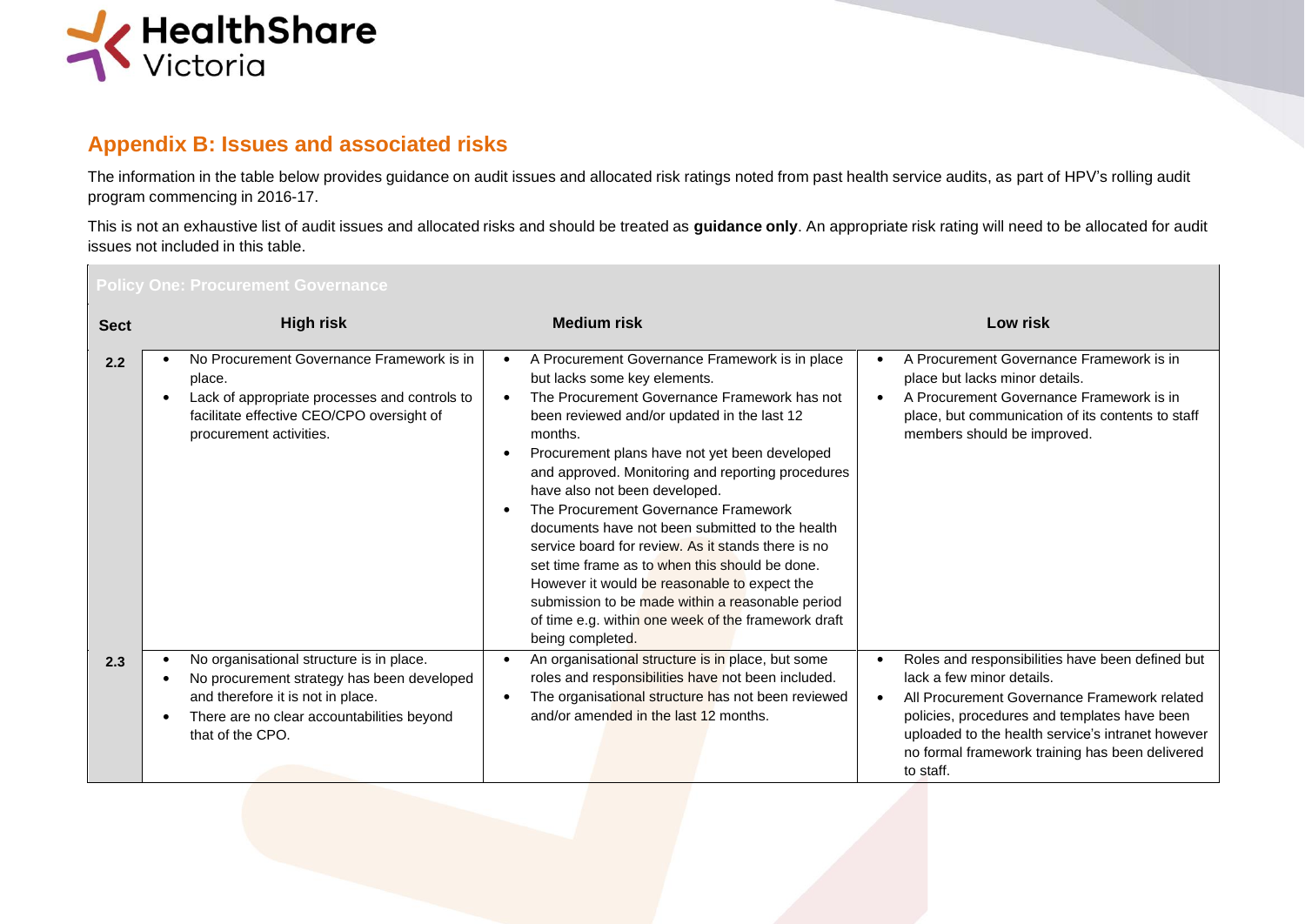

| 2.4 | No processes or procedures are in place that<br>allow the CPO to have oversight of the health<br>service non-salary spend profile.                                                                                                                                                                                                                                                                                                                                                                                                                                                                                                                                                                                                                                                                                                                                           | Processes/procedures are in place that gives the<br>$\bullet$<br>CPO oversight of some health service non-salary<br>spend profile, but not all.                                                                                                                                                                                                                                                                                                                                                                                                                                                                                                                             | Processes/procedures are in place that gives the<br>$\bullet$<br>CPO oversight over the majority of the health<br>service non-salary spend profile with the<br>exception of one or two elements.           |
|-----|------------------------------------------------------------------------------------------------------------------------------------------------------------------------------------------------------------------------------------------------------------------------------------------------------------------------------------------------------------------------------------------------------------------------------------------------------------------------------------------------------------------------------------------------------------------------------------------------------------------------------------------------------------------------------------------------------------------------------------------------------------------------------------------------------------------------------------------------------------------------------|-----------------------------------------------------------------------------------------------------------------------------------------------------------------------------------------------------------------------------------------------------------------------------------------------------------------------------------------------------------------------------------------------------------------------------------------------------------------------------------------------------------------------------------------------------------------------------------------------------------------------------------------------------------------------------|------------------------------------------------------------------------------------------------------------------------------------------------------------------------------------------------------------|
| 2.5 | The CPO is not a senior executive.<br>The CPO does not have the necessary<br>qualifications / experience or access to a<br>person with the experience and expertise in<br>managing a procurement function<br>proportionate to the health service's profile.                                                                                                                                                                                                                                                                                                                                                                                                                                                                                                                                                                                                                  | None to note from previous audits<br>$\bullet$                                                                                                                                                                                                                                                                                                                                                                                                                                                                                                                                                                                                                              | None to note from previous audits<br>$\bullet$                                                                                                                                                             |
| 2.6 | The CPO's roles and responsibilities have not<br>been clearly defined.<br>No process is in place to assess the health<br>service's capability in taking on certain<br>procurement activities.<br>No complaints management process is in<br>place.<br>The health service does not report<br>procurement performance to the CEO<br>annually.<br>Procurement activity does not comply with<br>HPV policies.<br>No procurement strategy is in place.<br>No process is in place to ensure that probity<br>is maintained in all procurement activities.<br>No process is in place to protect<br>confidentiality of commercially-sensitive<br>information.<br>There is a lack of formal staff training<br>following any changes to the internal<br>procurement framework.<br>No Capability Development Plan is in place.<br>Procurement processes do not meet probity<br>standards. | A Capability Development Plan is in place, but it is<br>$\bullet$<br>region-specific rather than health service specific.<br>No process is in place to ensure a regular review of<br>$\bullet$<br>the Procurement Capability Plan.<br>No reporting requirements are in place relating to<br>$\bullet$<br>the annual reporting to the CEO.<br>The requirement for performance in procurement<br>$\bullet$<br>and capability to be reviewed at regular intervals<br>and progress reported to the health service's board<br>has not been occurring.<br>A Capability Development Plan is in place but there<br>is no process for a regular review of procurement<br>capability. | The roles and responsibilities of the health<br>$\bullet$<br>service's board of directors has not been defined.<br>Any changes to roles have not been updated in<br>$\bullet$<br>the procurement policies. |
| 2.8 | There is no Procurement Strategy and its<br>required components are in place.                                                                                                                                                                                                                                                                                                                                                                                                                                                                                                                                                                                                                                                                                                                                                                                                | The Capability Development Plan is in place but<br>$\bullet$<br>provides more of a statistical representation. There                                                                                                                                                                                                                                                                                                                                                                                                                                                                                                                                                        | A high level summary of procurement services<br>$\bullet$<br>published on the health service's website is<br>available to the public, but is not current.                                                  |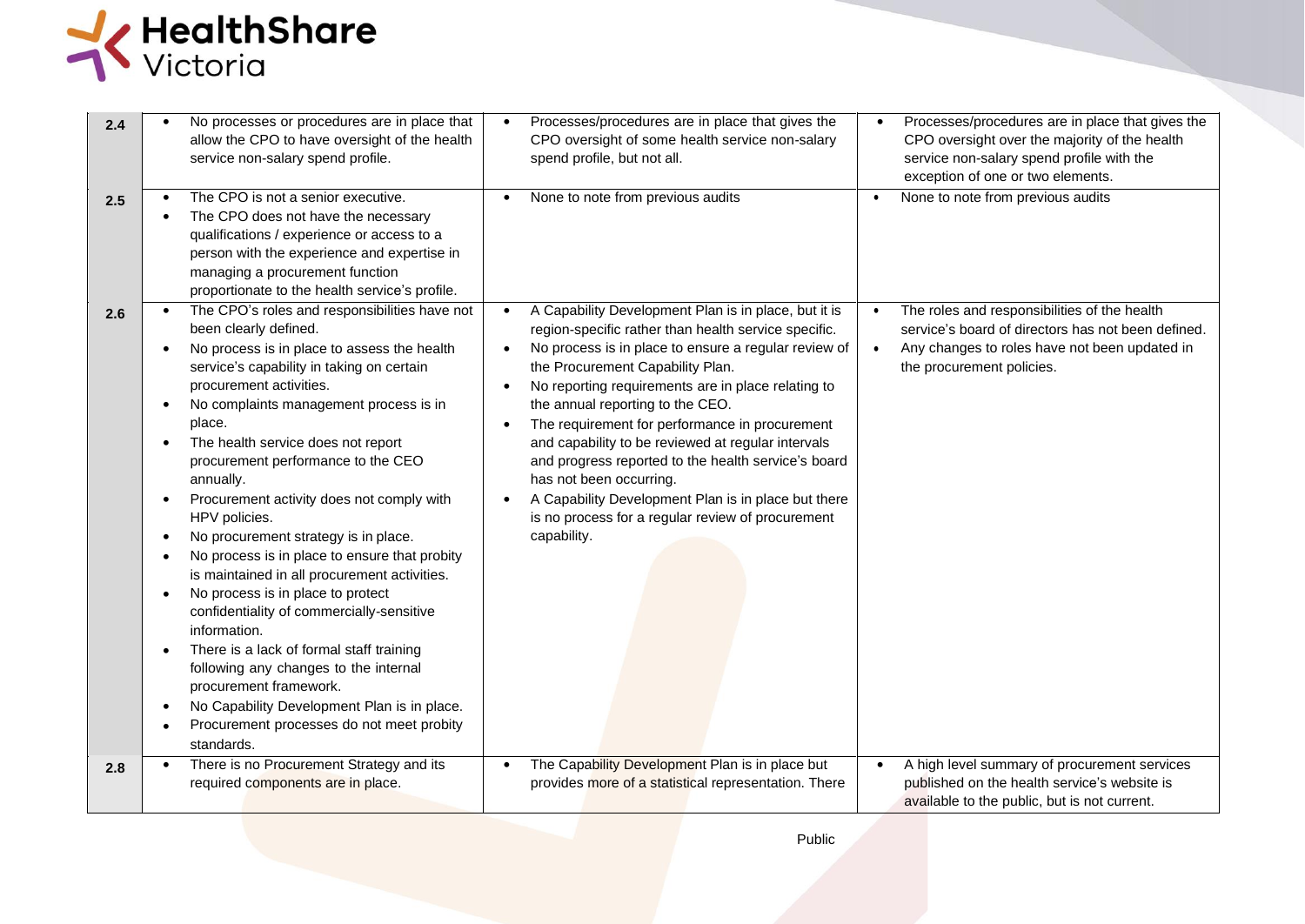

|                   | Generic Procurement Strategy that covers the<br>region rather than being health service<br>specific.<br>The Procurement Strategy is out of date.<br>$\bullet$<br>A number of components for the Procurement<br>Strategy have not been developed (e.g.<br>Procurement Activity Plan). | is no commentary on current capabilities and there<br>is no review dated.<br>Procurement planning should include detailed<br>evidence based analysis such as spend and<br>forecasts by category; goods or services and key<br>suppliers.<br>Capability Development Plan has not been<br>updated in last 12-months.<br>The CEO has not been presented a copy of the<br>framework for approval.                                                                                                                                                                                            | Capability Development Plan has not been<br>$\bullet$<br>updated in last 12 months.<br>Procurement planning could include detailed<br>$\bullet$<br>evidence based analysis of procurement<br>spending for example: spend and forecasts by<br>category, spend and forecasts by goods or<br>services, spend and forecasts for major areas,<br>and types of spend. In addition detailed<br>evidenced based procurement SWOT analysis<br>and procurement risk analysis.<br>Developed a Capability Development Plan, but<br>$\bullet$<br>there is no training to improve on the gaps that<br>have been identified. |
|-------------------|--------------------------------------------------------------------------------------------------------------------------------------------------------------------------------------------------------------------------------------------------------------------------------------|------------------------------------------------------------------------------------------------------------------------------------------------------------------------------------------------------------------------------------------------------------------------------------------------------------------------------------------------------------------------------------------------------------------------------------------------------------------------------------------------------------------------------------------------------------------------------------------|---------------------------------------------------------------------------------------------------------------------------------------------------------------------------------------------------------------------------------------------------------------------------------------------------------------------------------------------------------------------------------------------------------------------------------------------------------------------------------------------------------------------------------------------------------------------------------------------------------------|
| 2.9               | None to note from previous audits.                                                                                                                                                                                                                                                   | Key elements of the Procurement Strategy are<br>missing (e.g. author/owner, annual review, last<br>review and approval).<br>Policy does not contain value add propositions<br>supporting spend savings beyond HPV collective<br>purchasing.<br>There is no indication of specific strategies to<br>increase value under the contract (e.g. a specific<br>strategy to source goods from local providers to<br>reduce transportation costs).<br>Health service Policy Review Framework requires<br>policies to be reviewed every two-three years,<br>whereas HPV requires an annual review |                                                                                                                                                                                                                                                                                                                                                                                                                                                                                                                                                                                                               |
| 3.2<br>and<br>3.3 | Failure to provide audit reports, annual self-<br>assessments and reports of non-compliance<br>to HPV HPPS<br>A Contract Register is present but is not being<br>updated with new contracts or contracts that<br>have ended.                                                         | None to note from previous audits                                                                                                                                                                                                                                                                                                                                                                                                                                                                                                                                                        | Delayed submission of required reports.<br>$\bullet$<br>The requirement to regularly report to HPV to<br>$\bullet$<br>assist in its role of ensuring probity and<br>implementing and reviewing policies and<br>practices to promote best value in health sector<br>procurement was not formally documented within<br>the Procurement Governance Framework.                                                                                                                                                                                                                                                    |
| 4.2               | The health service has no procurement<br>complaints management policy in place.                                                                                                                                                                                                      | The health service procurement complaints<br>management policy does not set out all processes<br>for addressing complaints.                                                                                                                                                                                                                                                                                                                                                                                                                                                              | The health service's procurement complaints<br>$\bullet$<br>management policy has not been reviewed and<br>updated.                                                                                                                                                                                                                                                                                                                                                                                                                                                                                           |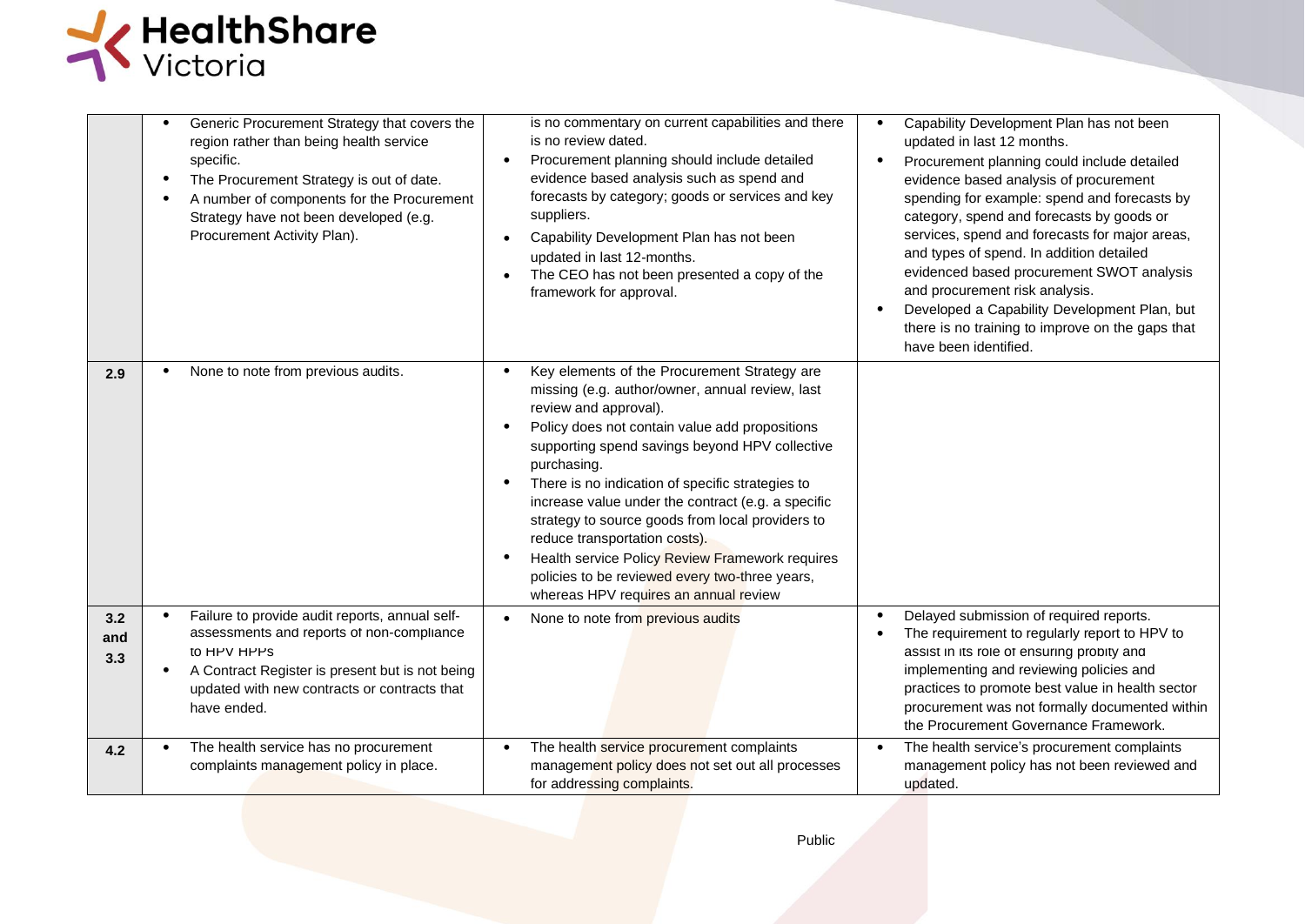

| 4.3               | The complaint is handled by someone who<br>has an interest in the subject matter of the<br>complaint.<br>The health service's procurement complaint<br>management policy is not published in the<br>public domain and as a result not easily<br>accessible.                                       | None to note from previous audits                                                                                                                                                                                                 | The procurement complaints management policy<br>is missing some requirements (e.g. the range of<br>outcomes available to the health service/hospital<br>in responding to a complaint).                                                                                                                                                                                               |
|-------------------|---------------------------------------------------------------------------------------------------------------------------------------------------------------------------------------------------------------------------------------------------------------------------------------------------|-----------------------------------------------------------------------------------------------------------------------------------------------------------------------------------------------------------------------------------|--------------------------------------------------------------------------------------------------------------------------------------------------------------------------------------------------------------------------------------------------------------------------------------------------------------------------------------------------------------------------------------|
| 4.4               | The health service's procurement complaint<br>management policy does not outline all<br>necessary requirements.<br>The health service's procurement complaint<br>management policy is not written clearly and<br>it is therefore difficult to understand what the<br>complaints process involves. | None to note from previous audits.<br>$\bullet$                                                                                                                                                                                   | The health service's procurement complaint<br>$\bullet$<br>management policy has not been reviewed in the<br>last 12 months.<br>The internal Procurement Complaints Procedure<br>$\bullet$<br>contains all HPV requirements with the exception<br>of:<br>- A range of outcomes available in responding to<br>a complaint<br>- Other government bodies that may be able to<br>assist. |
| 4.5               | None to note from previous audits                                                                                                                                                                                                                                                                 | None to note from previous audits<br>$\bullet$                                                                                                                                                                                    | The complaints policy is publicly available on the<br>$\bullet$<br>health service's website and addresses all<br>required areas.                                                                                                                                                                                                                                                     |
| 4.6               | The health service does not maintain a<br>complaints register, and therefore does not<br>keep track of past and current complaints.<br>The health service does not have a process in<br>place to report complaints annually to their<br>board.                                                    | The health service only reports certain complaints<br>$\bullet$<br>to the board (e.g. resolved complaints).                                                                                                                       | There is no set format for the complaints register.<br>$\bullet$<br>Clarity should be sought as to whether a<br>$\bullet$<br>declaration in the annual report is required where<br>no complaints are received, or whether a silent<br>approach is acceptable. This should be specified<br>within the health service's complaints policy.                                             |
| <b>Policy Two</b> |                                                                                                                                                                                                                                                                                                   |                                                                                                                                                                                                                                   |                                                                                                                                                                                                                                                                                                                                                                                      |
| <b>Sect</b>       | <b>High risk</b>                                                                                                                                                                                                                                                                                  | <b>Medium risk</b>                                                                                                                                                                                                                | Low risk                                                                                                                                                                                                                                                                                                                                                                             |
| 2.2               |                                                                                                                                                                                                                                                                                                   | No complexity analysis conducted to be able to<br>identify and respond to risks impacting<br>procurement activity.<br>A health service is conducting a complexity<br>analysis for some - but not all - procurement<br>activities. | None to note from previous audits.                                                                                                                                                                                                                                                                                                                                                   |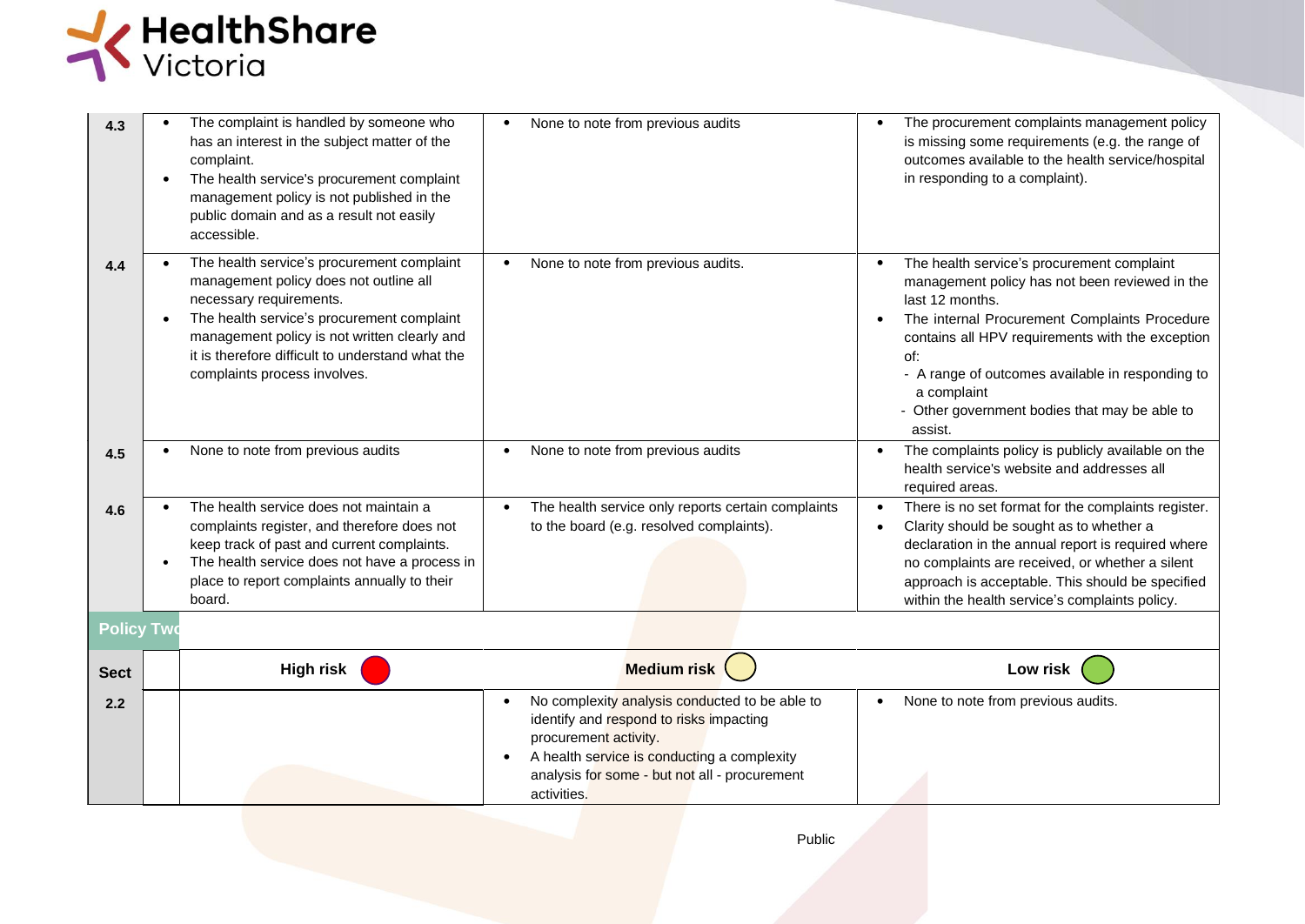

| 2.3 | The complexity assessment is not applied to<br>all relevant procurement categories.<br>The complexity assessment has not been<br>applied to procurement activities that are of a<br>high risk.<br>No process is in place to determine high risk<br>procurement activities.                                                                                          | A process is in place to identify high risk<br>procurement activities, but the criteria for 'high risk'<br>is unclear.<br>A review of procurement activities were reviewed<br>$\bullet$<br>and found no formal written evidence of hospital<br>staff informally considering procurement complexity<br>and/or obtaining additional information from<br>experts such as surgeons or architects etc.                       | The complexity assessment lacks minor details.<br>$\bullet$                                                                                             |
|-----|---------------------------------------------------------------------------------------------------------------------------------------------------------------------------------------------------------------------------------------------------------------------------------------------------------------------------------------------------------------------|-------------------------------------------------------------------------------------------------------------------------------------------------------------------------------------------------------------------------------------------------------------------------------------------------------------------------------------------------------------------------------------------------------------------------|---------------------------------------------------------------------------------------------------------------------------------------------------------|
| 2.5 | None to note from previous audits.                                                                                                                                                                                                                                                                                                                                  | The category level complexity assessment does<br>not include a complexity matrix to categorise the<br>procurement activity.                                                                                                                                                                                                                                                                                             |                                                                                                                                                         |
| 2.6 | No policy or procedure is in place to<br>determine when the CPO is consulted.<br>There was no evidence that the CPO was<br>consulted for procurement activities identified<br>as high risk or strategic in nature.<br>There was no evidence that the CPO was<br>consulted on the development of the<br>complexity assessment or market analysis.                    | None to note from previous audits<br>$\bullet$                                                                                                                                                                                                                                                                                                                                                                          | The policy or procedure for consulting the CPO<br>$\bullet$<br>has not been reviewed in the last 12 months.                                             |
| 3.3 | None to note from previous audits.                                                                                                                                                                                                                                                                                                                                  | There is an out-of-date market approach policy.<br>$\bullet$<br>The market approach is not clearly defined.<br>$\bullet$<br>Procurement activities requiring a market analysis<br>$\bullet$<br>should be appropriately planned, giving the<br>procurement team sufficient time to complete<br>assessments in line with health service policy and<br>HPV requirements.                                                   | Market analysis has not been conducted in some<br>$\bullet$<br>areas.                                                                                   |
| 4.1 | The health service does not have access to<br>procurement expertise.                                                                                                                                                                                                                                                                                                | None to note from previous audits.                                                                                                                                                                                                                                                                                                                                                                                      | None to note from previous audits                                                                                                                       |
| 4.2 | The capability assessment is conducted by<br>someone who does not have the appropriate<br>knowledge or expertise.<br>The capability assessment does not identify<br>the capabilities required to carry out the<br>procurement activity.<br>The capability assessment does not identify<br>$\bullet$<br>whether capability needs to be developed or<br>supplemented. | Capabilities identified through the capability<br>$\bullet$<br>assessment are not adequately recorded.<br>The capability assessment must be carried out by<br>people with appropriate knowledge and expertise,<br>identify capability requirements and whether<br>additional capability or training is required. The<br>CPO must assess the capability of the health<br>service within a reasonable period, taking into | The capability assessment identifies<br>improvements to be made, but these are minor<br>issues and don't have significant impact if not<br>implemented. |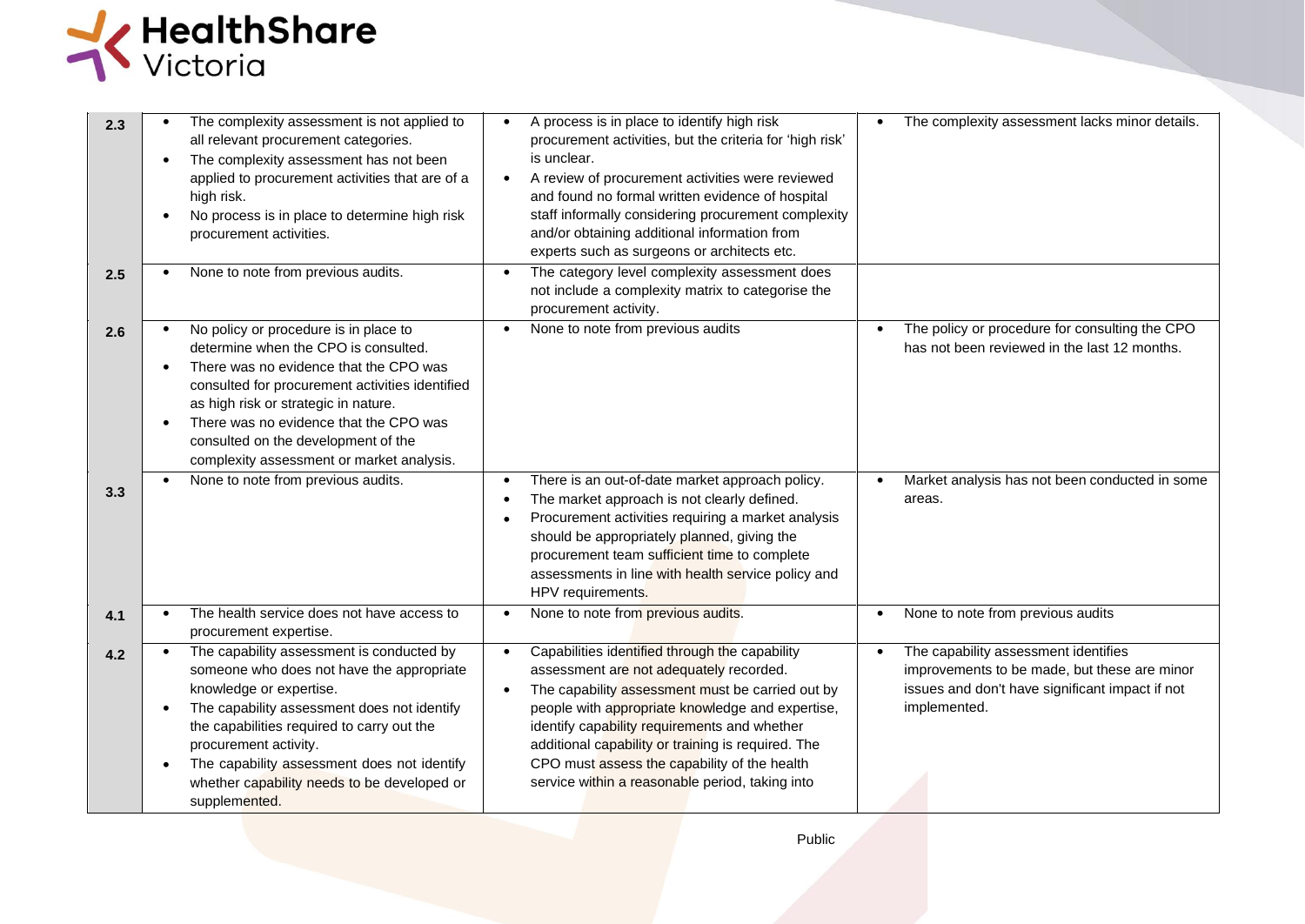

| 4.4<br><b>Policy Three</b> | The capability assessment identifies<br>improvements to be made, but the health<br>service does not take action.<br>No capability assessment has been<br>$\bullet$<br>completed and there is no Capability<br>Development Plan in place.<br>The CEO has not sourced external sources<br>where the health service capability does not<br>match the procurement complexity. | account the complexity of the health services<br>procurement activity.<br>An informal capability assessment is undertaken by<br>people with experience but there is no formal<br>assessment of the organisation's capability either<br>at individual procurement level or organisational<br>level.<br>The secured external source is not formally<br>recorded.                | None to note from previous audits.<br>$\bullet$                                                                                                                                                                              |
|----------------------------|---------------------------------------------------------------------------------------------------------------------------------------------------------------------------------------------------------------------------------------------------------------------------------------------------------------------------------------------------------------------------|-------------------------------------------------------------------------------------------------------------------------------------------------------------------------------------------------------------------------------------------------------------------------------------------------------------------------------------------------------------------------------|------------------------------------------------------------------------------------------------------------------------------------------------------------------------------------------------------------------------------|
|                            |                                                                                                                                                                                                                                                                                                                                                                           |                                                                                                                                                                                                                                                                                                                                                                               |                                                                                                                                                                                                                              |
| <b>Sect</b>                | <b>High risk</b>                                                                                                                                                                                                                                                                                                                                                          | <b>Medium risk</b>                                                                                                                                                                                                                                                                                                                                                            | Low risk                                                                                                                                                                                                                     |
| 2.2                        |                                                                                                                                                                                                                                                                                                                                                                           | The CPO and Procurement Manager do not review<br>all procurement requirements to ensure they have<br>been met for all procurement activities.                                                                                                                                                                                                                                 | The health service has a process in place to<br>$\bullet$<br>ensure that all suppliers are treated fairly,<br>however the process has not been reviewed in<br>the last 12 months to ensure it is accurate and<br>up-to-date. |
| 2.3                        | The health service does not have a market<br>approach in place for each procurement<br>activity.<br>Health service procurement activities greater<br>than \$25,000 in value should have an<br>approach to market.                                                                                                                                                         | The health service has a market approach in place<br>but it has not reviewed or updated it in the last 12<br>months.<br>A health service has not consulted the CPO on the<br>appropriate market approach.                                                                                                                                                                     | None to note from previous audits.                                                                                                                                                                                           |
| 2.4                        | The health service does not detail all<br>requirements.                                                                                                                                                                                                                                                                                                                   | The health service has discussed all requirements<br>but some lack key details. For example, there is<br>reference to an evaluation plan for carrying out<br>supplier selection, but the plan has not been<br>provided or there is a lack of detail to help<br>understand the evaluative steps taken.<br>Some tender requirements, such as ITS, have not<br>been carried out. | There is no clear identification of HPV's ITS<br>$\bullet$<br>requirements.                                                                                                                                                  |
| 2.5                        | None of the required information has been<br>provided.                                                                                                                                                                                                                                                                                                                    | There is a lack of information form the ITS<br>documents (e.g. address/site/where documentation<br>can be obtained).                                                                                                                                                                                                                                                          | None to note from previous audits.<br>$\bullet$                                                                                                                                                                              |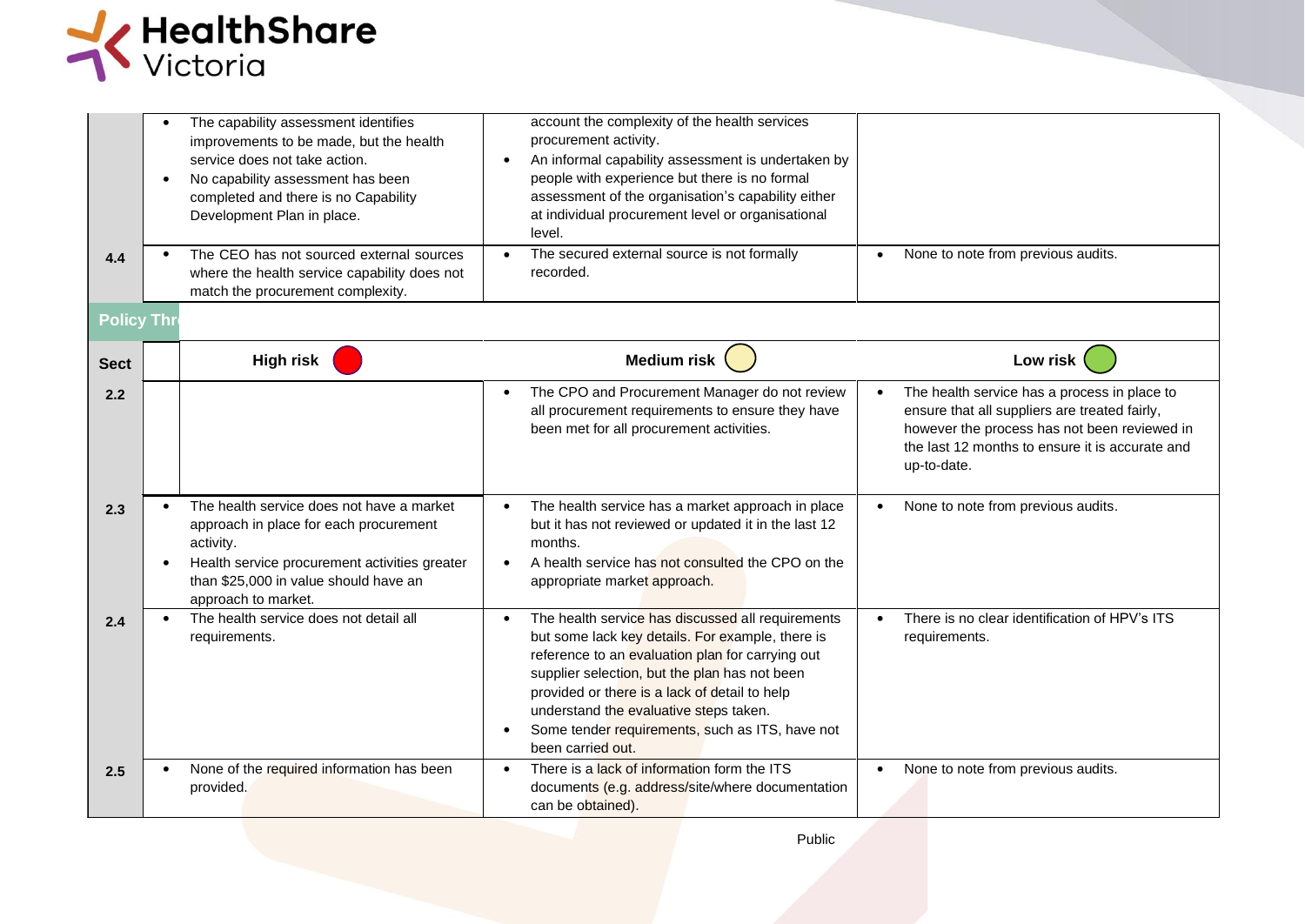

| 2.6 | None to note from previous audits.                                                                                                                                                                                                                                                                                                                     | The tender procedures do not specify the process<br>for managing late tender submissions.<br>There are no controls in place to ensure suppliers<br>$\bullet$<br>are informed of receipt of tender.                                                                                                                                                                                                    | None to note from previous audits.                                                                                                                                                                                                                         |
|-----|--------------------------------------------------------------------------------------------------------------------------------------------------------------------------------------------------------------------------------------------------------------------------------------------------------------------------------------------------------|-------------------------------------------------------------------------------------------------------------------------------------------------------------------------------------------------------------------------------------------------------------------------------------------------------------------------------------------------------------------------------------------------------|------------------------------------------------------------------------------------------------------------------------------------------------------------------------------------------------------------------------------------------------------------|
| 3.3 | There is a lack of clarity of who the probity<br>auditor and probity advisor are and therefore<br>a health service is unable to advise on high<br>risk and critical procurement activity.<br>There is no process in place to assess<br>conflicts of interest.<br>No stage of the decision-making process has<br>$\bullet$<br>been properly documented. | Financial and non-financial criteria considered for a<br>$\bullet$<br>supplier submission has not been provided to the<br>supplier, which could create an unnecessary<br>barrier to participation for small to medium<br>enterprises.<br>Suppliers are not notified of the successful receipt<br>of their submission.<br>A health service has not notified a supplier of the<br>outcome of their bid. | The evaluation plan is not well detailed.<br>$\bullet$<br>The Tender Evaluation Panel has not signed a<br>conflict of interest declaration.<br>The process for managing late submissions is not<br>$\bullet$<br>documented in the health service's policy. |
| 3.5 | None to note from previous audits.                                                                                                                                                                                                                                                                                                                     | There is no negotiation plan in place to ensure<br>$\bullet$<br>consistency in the health service's dealings with<br>suppliers.<br>Negotiation outcomes are not clearly defined.                                                                                                                                                                                                                      | Negotiations seeking further information have not<br>been documented.                                                                                                                                                                                      |
| 3.6 | When selecting a preferred supplier certain<br>requirements are not met including:<br>developing a formal agreement between the<br>health service and the selected supplier.                                                                                                                                                                           | The health service did not debrief unsuccessful<br>suppliers in relation to their submission if<br>requested.<br>The health service failed to keep suppliers updated<br>$\bullet$<br>on the status of their submission throughout the<br>process.                                                                                                                                                     | Failure to document within a guide/manual for<br>$\bullet$<br>procurement activities reference to the evaluation<br>panel guidelines and tender evaluation plan.                                                                                           |
| 4.2 | No critical incident process is in place. The<br>health service does not have a basic record<br>keeping process for critical incidents. There<br>is a critical incident process in place but it<br>does not incorporate requirements under<br>subsections 4.2 (a) and (b).                                                                             | There is no critical incident process in place but an<br>$\bullet$<br>Incident Management Protocol is in action without<br>reference to procurement.                                                                                                                                                                                                                                                  | A Critical Incident Policy cannot be located on the<br>health service's internal system.                                                                                                                                                                   |
| 4.3 | None to note from previous audits.                                                                                                                                                                                                                                                                                                                     | There is no format or procedure for ensuring that<br>information required under section 4.3 is recorded.                                                                                                                                                                                                                                                                                              | None to note from previous audits.<br>$\bullet$                                                                                                                                                                                                            |
| 4.4 | The health service does not have a Critical<br>Incident Register in place.<br>The health service does not report its Critical<br>Incident Register findings to its CEO annually.                                                                                                                                                                       | The health service does not have a Critical Incident<br>Register in place, but something very similar.<br>However it does not record all information required<br>under section 4.4.                                                                                                                                                                                                                   | None to note from previous audits.<br>$\bullet$                                                                                                                                                                                                            |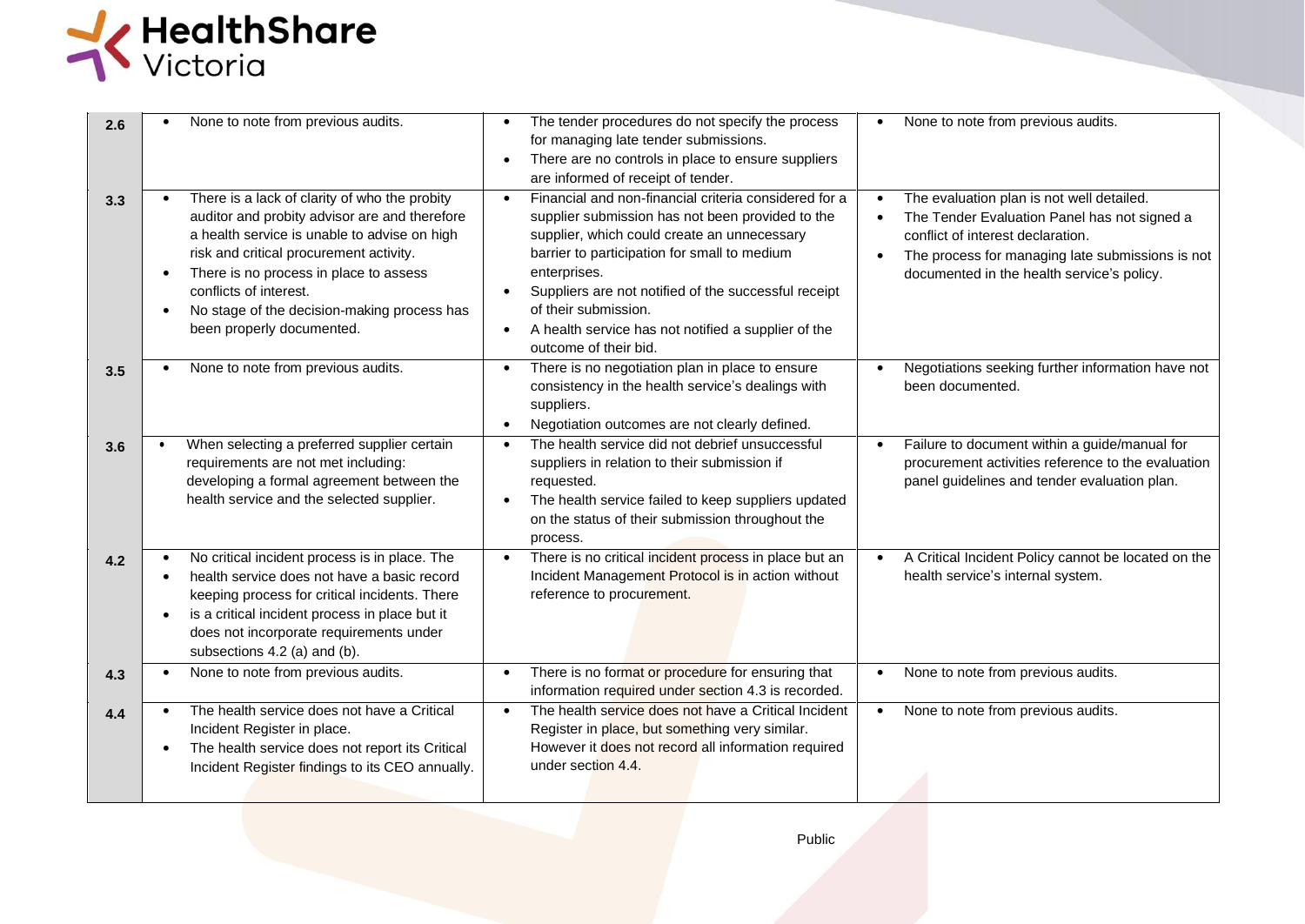

| <b>Sect</b> | <b>High risk</b>                                                                                                                                                                                                                                                                                                                                                                                                   | <b>Medium risk</b>                                                                                                                                                                                                                                                                                                                                                                                                                                                  | Low risk                                                                                                                                             |
|-------------|--------------------------------------------------------------------------------------------------------------------------------------------------------------------------------------------------------------------------------------------------------------------------------------------------------------------------------------------------------------------------------------------------------------------|---------------------------------------------------------------------------------------------------------------------------------------------------------------------------------------------------------------------------------------------------------------------------------------------------------------------------------------------------------------------------------------------------------------------------------------------------------------------|------------------------------------------------------------------------------------------------------------------------------------------------------|
| 2.5         | There is no Contract Management Strategy in<br>place.<br>The health service has a Contract<br>Management Strategy but it does not include<br>the requirements discussed under section<br>2.5.                                                                                                                                                                                                                      | The Contract Management Strategy does not<br>include processes for identifying and managing<br>contract risks, including contingency planning.<br>The Contract Management Strategy does not<br>include how performance measures are<br>established and monitored for contracts for each<br>complexity.<br>The Contract Management Strategy does not<br>describe processes to ensure procurement<br>employees have sufficient capability to manage<br>each contract. | None to note from previous audits.<br>$\bullet$                                                                                                      |
| 2.9         | It is unclear who has the role and<br>responsibility for monitoring and managing<br>contracts.<br>The health service does not have a contract<br>management policy or procedure to guide<br>business areas on how to effectively manage<br>a contract.                                                                                                                                                             | Procurement Framework changes have not been<br>$\bullet$<br>applied to contracts entered into prior to the<br>framework being updated.                                                                                                                                                                                                                                                                                                                              | None to note from previous audits.<br>$\bullet$                                                                                                      |
| 2.10        | No Contract Management Strategy is in place<br>for individual category levels or for any of the<br>health service's high risk spend categories.<br>There are no procedural requirements for the<br>contract management of critical and/or high-<br>risk procurement activities.                                                                                                                                    | The health service has a Contract Management<br>Strategy in place but it has not reviewed or<br>updated it in the last 12 months.                                                                                                                                                                                                                                                                                                                                   | None to note from previous audits.                                                                                                                   |
| 2.11        | Procurement contracts are being managed by<br>people who do not have sufficient capability.<br>Procurement contracts are in place but the<br>deliverables, performance standards and<br>review procedures are not defined.<br>There is a lack of understanding and training<br>for individual roles and responsibilities<br>regarding contract engagement (e.g. a lack of<br>clarity around who is responsible for | Procurement contracts are in place and<br>deliverables, performance standards and review<br>procedures are included but are unclear and<br>vague.                                                                                                                                                                                                                                                                                                                   | Contracts are being managed by people who<br>$\bullet$<br>have the right capability, however their roles and<br>responsibilities are not documented. |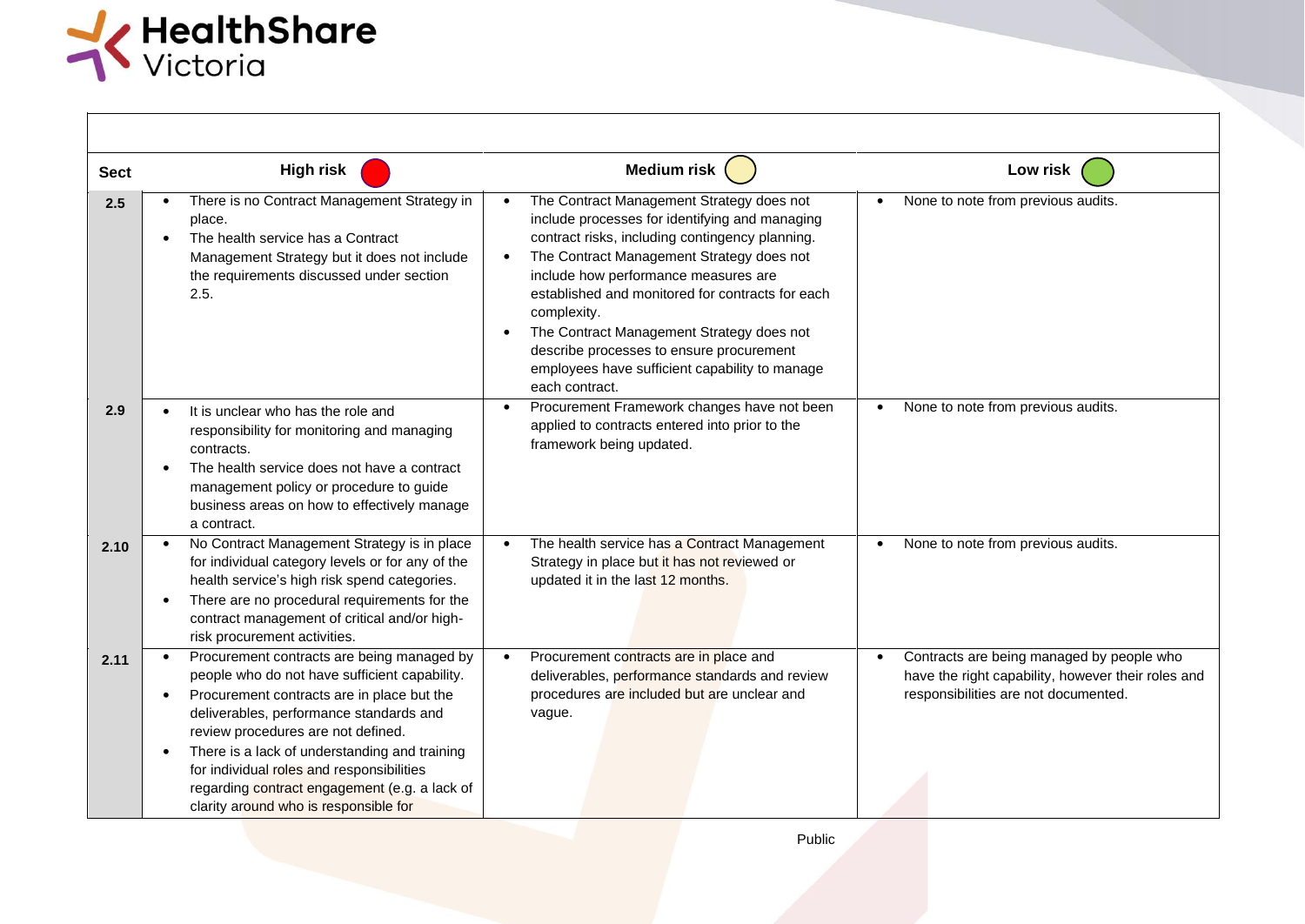

|               | developing and implementing required HPV<br>mandated documents).                                                                                                                                                                                                                                                                   |                                                                                                                                                                                                                                                                                                         |                                                                                                    |
|---------------|------------------------------------------------------------------------------------------------------------------------------------------------------------------------------------------------------------------------------------------------------------------------------------------------------------------------------------|---------------------------------------------------------------------------------------------------------------------------------------------------------------------------------------------------------------------------------------------------------------------------------------------------------|----------------------------------------------------------------------------------------------------|
| 2.12          | There is no contract management (e.g.<br>contract expiry date and automatic renewals).<br>This meant that suppliers missed out on the<br>negotiation period.<br>The health service receives services from<br>suppliers without a valid contract.<br>There is no requirement for staff to record<br>contract details.               | Contract management training is not periodically<br>provided to contract managers.<br>There is an absence of documented evidence that<br>formal annual vendor performance reviews are<br>undertaken.<br>The contract register is not user-friendly because it<br>is unclear when a contract has ceased. | None to note from previous audits.<br>$\bullet$                                                    |
| 2.16          | The health service does not proactively work<br>with suppliers. As a result the health service<br>does not monitor supplier performance or<br>note any breaches of agreement.<br>There is no process in place to notify HPV<br>when there is a significant breach of an<br>agreement that cannot be resolved with the<br>supplier. | There is no evidence that non-clinical terms have<br>been monitored and reported.<br>There are no records kept when there is a breach<br>of agreement.                                                                                                                                                  | None to note from previous audits<br>$\bullet$                                                     |
| 3.2           | There is no role assignment of the asset<br>management process and it is not being<br>managed.                                                                                                                                                                                                                                     | There is no clear process for asset disposal,<br>including the new assets that will be acquired and<br>how disposed assets will be replaced.                                                                                                                                                            | The asset register has no final checks after the<br>$\bullet$<br>asset disposal form is completed. |
| 3.5           | There is no disposal of assets process in<br>place.                                                                                                                                                                                                                                                                                | The asset disposal process does not include all<br>requirements discussed under section 3.5.<br>The disposal of assets form has not been<br>authorised by the Director of Finance.                                                                                                                      | None to note from previous audits.                                                                 |
| <b>Policy</b> |                                                                                                                                                                                                                                                                                                                                    |                                                                                                                                                                                                                                                                                                         |                                                                                                    |
| <b>Sect</b>   | <b>High risk</b>                                                                                                                                                                                                                                                                                                                   | Medium risk                                                                                                                                                                                                                                                                                             | Low risk                                                                                           |
| 2.4           | The health service has numerous inconsistent<br>and poorly managed catalogues.<br>The health service does not purchase from a<br>HPV collective agreement without applying for<br>an HPV exemption.<br>The health service does not report<br>compliance with HPV agreements.                                                       | None to note from previous audits.                                                                                                                                                                                                                                                                      | It is good practice to seek formal HPV approval<br>for purchasing arrangements.                    |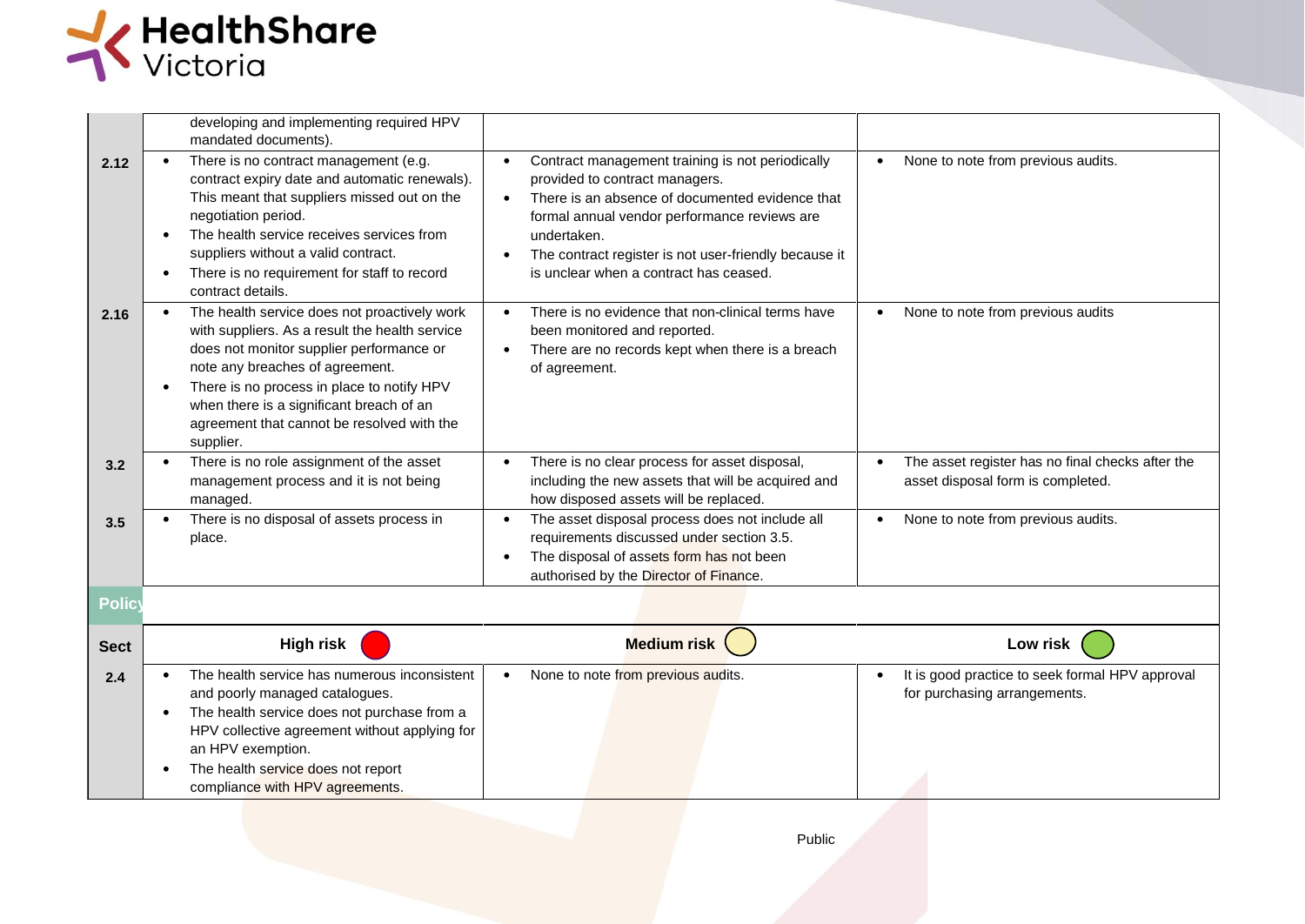

| 2.6 | The health service is on-selling products<br>and/or services acquired from a HPV<br>collective agreement without HPV approval.<br>The health service does not report annually to<br>HPV including details of its on-selling<br>arrangements.<br>The health service does not have a<br>confidentiality process in place to protect<br>commercially-sensitive information. | There are no service agreements in place for some<br>organisations the health service provides products<br>or services for.<br>The health service is on-selling and has notified<br>HPV, but has not completed appropriate<br>documentation. | A health service's annual report is submitted<br>slightly late.<br>It is good practice to seek formal approval from<br>HPV for purchasing arrangements. |
|-----|--------------------------------------------------------------------------------------------------------------------------------------------------------------------------------------------------------------------------------------------------------------------------------------------------------------------------------------------------------------------------|----------------------------------------------------------------------------------------------------------------------------------------------------------------------------------------------------------------------------------------------|---------------------------------------------------------------------------------------------------------------------------------------------------------|
|-----|--------------------------------------------------------------------------------------------------------------------------------------------------------------------------------------------------------------------------------------------------------------------------------------------------------------------------------------------------------------------------|----------------------------------------------------------------------------------------------------------------------------------------------------------------------------------------------------------------------------------------------|---------------------------------------------------------------------------------------------------------------------------------------------------------|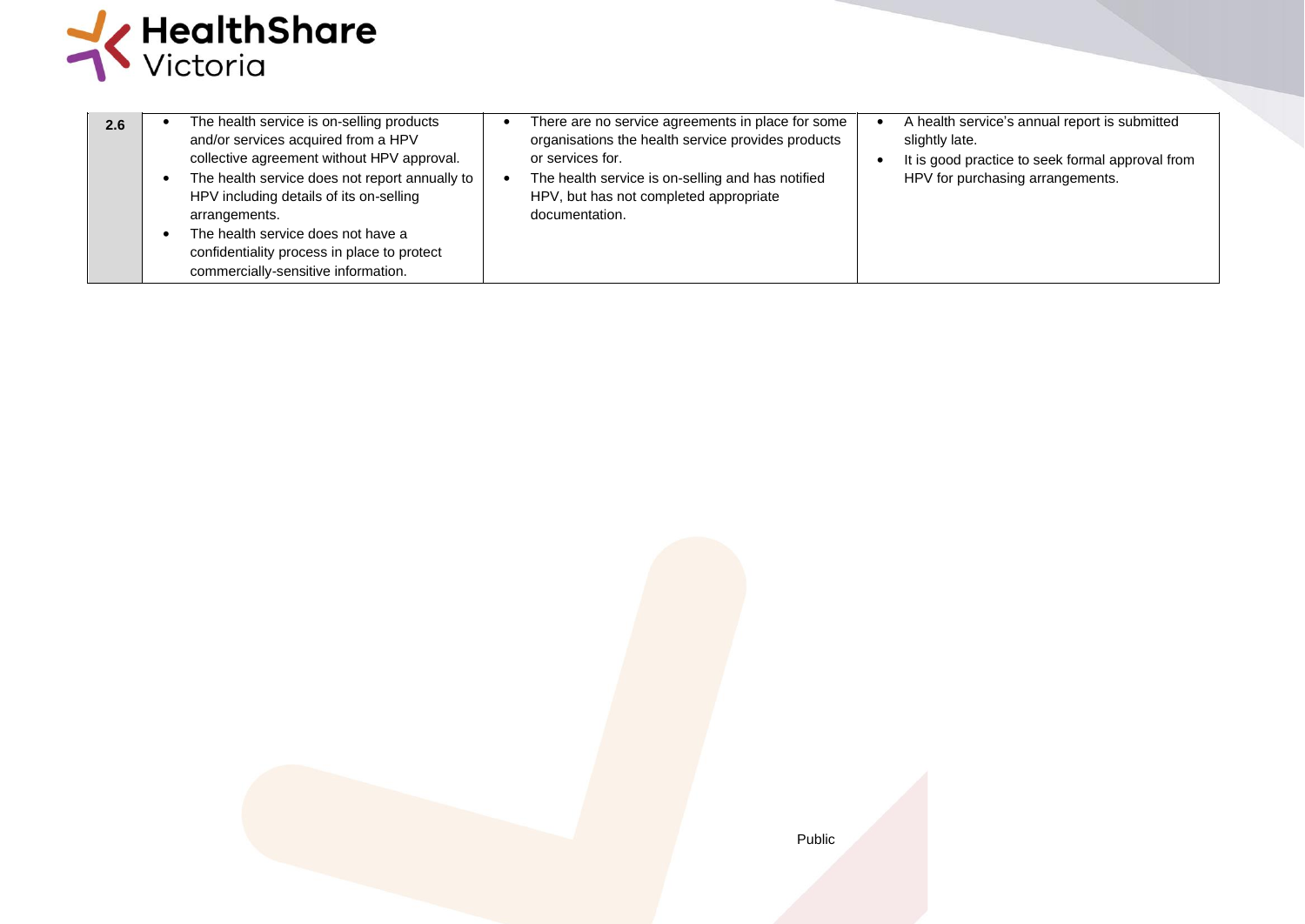# **Appendix C: Suggested control categories**

The tool details suggested controls proportionate to a health service's procurement profile, size and structure. For the purpose of these guidance notes and the tool, the suggested control categories and relevant health services are as follows.

| <b>Suggested control</b><br>category | <b>Health service</b>                                             |                                                 |
|--------------------------------------|-------------------------------------------------------------------|-------------------------------------------------|
| Metro and regional                   | Albury Wodonga Health                                             | Monash Health                                   |
|                                      | Alfred Health                                                     | Northern Health                                 |
|                                      | <b>Austin Health</b>                                              | Northeast Health Wangaratta                     |
|                                      | Bairnsdale Regional Health Service                                | Peninsula Health                                |
|                                      | <b>Ballarat Health Services</b>                                   | Peter MacCallum Cancer Centre                   |
|                                      | <b>Barwon Health</b>                                              | The Royal Children's Hospital                   |
|                                      | Bendigo Health Care Group                                         | Royal Victorian Eye and Ear Hospital            |
|                                      | Central Gippsland Health Service                                  | The Royal Women's Hospital                      |
|                                      | Dental Health Services Victoria                                   | South West Healthcare                           |
|                                      | Eastern Health                                                    | Swan Hill District Health                       |
|                                      | Echuca Regional Health                                            | West Gippsland Healthcare Group                 |
|                                      | Goulburn Valley Health                                            | <b>Western District Health Service</b>          |
|                                      | Latrobe Regional Hospital                                         | <b>Western Health</b>                           |
|                                      | Melbourne Health                                                  | Wimmera Health Care Group                       |
| <b>Rural and small</b><br>metro      | Alexandra District Health                                         | <b>Great Ocean Road Health</b>                  |
|                                      | <b>Bass Coast Health</b>                                          | Kyabram and District Health Services            |
|                                      | Beaufort and Skipton Health Service                               | Kyneton District Health Service                 |
|                                      | <b>Beechworth Health Service</b>                                  | <b>Maldon Hospital</b>                          |
|                                      | <b>Benalla Health</b>                                             | <b>Mansfield District Hospital</b>              |
|                                      | <b>Boort District Health</b>                                      | Maryborough District Health Service             |
|                                      | <b>Casterton Memorial Hospital</b>                                | <b>Moyne Health Services</b>                    |
|                                      | Castlemaine Health                                                | <b>NCN Health</b>                               |
|                                      | Cohuna District Hospital                                          | <b>Omeo District Hospital</b>                   |
|                                      | Colac Area Health                                                 | <b>Portland District Health</b>                 |
|                                      | Djerriwarrh Health Services                                       | Queen Elizabeth Centre                          |
|                                      | East Grampians Health Services                                    | Rochester and Elmore District Health<br>Service |
|                                      | East Wimmera Health Service                                       | <b>Rural Northwest Health</b>                   |
|                                      | Edenhope & District Memorial Hospital                             | Seymour Health                                  |
|                                      | <b>Gippsland Southern Health Service</b>                          | Stawell Regional Health                         |
|                                      | Heathcote Health (McIvor Health and<br><b>Community Services)</b> | South Gippsland Hospital                        |